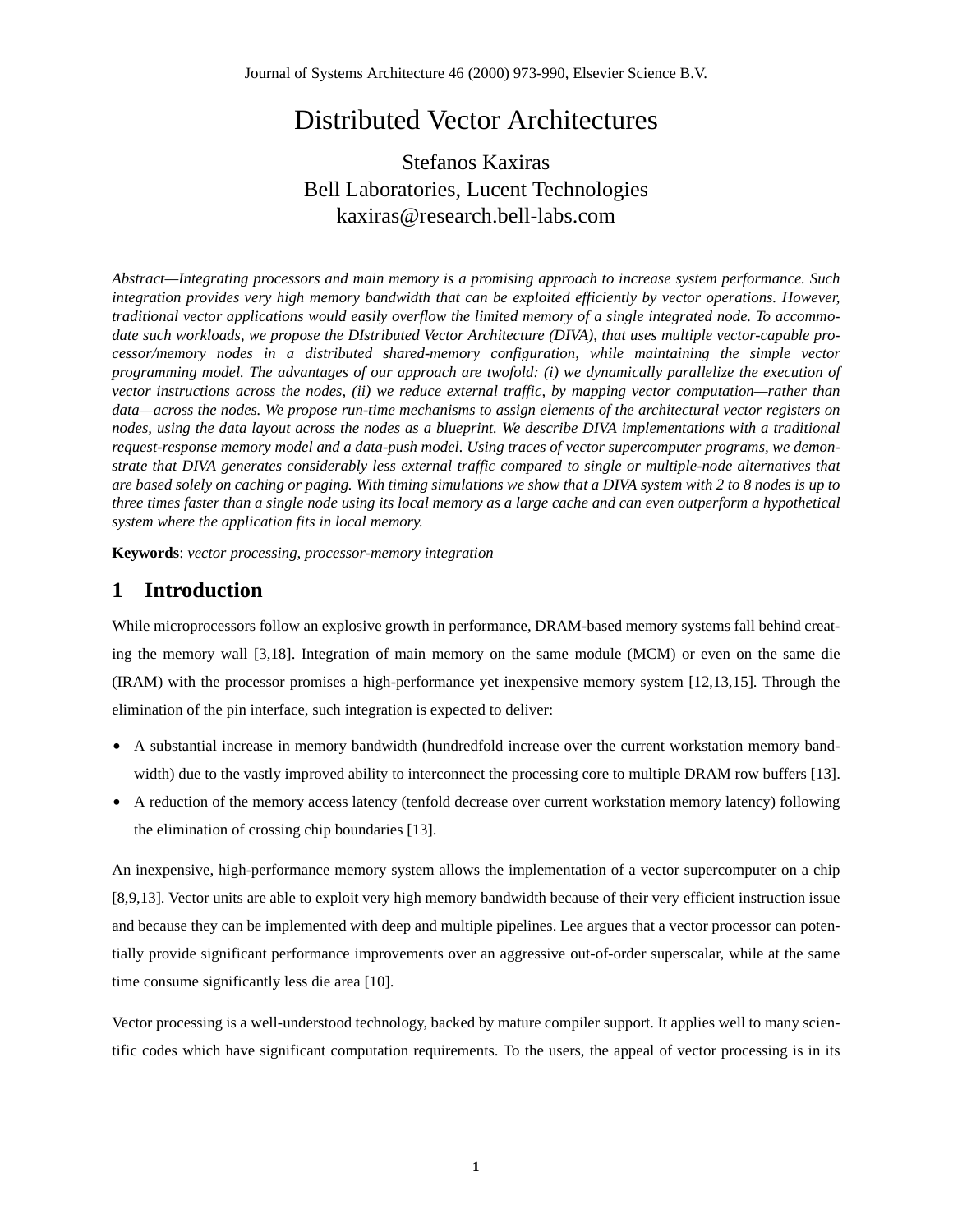simple programming model: programs are written in a serial programming language (such as FORTRAN) and a vectorizing compiler is responsible to extract the application parallelism and expose it to the hardware. A limited form of vector processing is also popular in microprocessors (with enhancements such as MMX [17]).

Vector processing has major performance impact on large scientific applications (e.g., weather prediction, crash-test simulations, physics simulations). The question that this work addresses is how to run such large application in a system that is built of small highly integrated processor/memory nodes. For such applications the limited and nonexpandable memory of a single IRAM<sup>1</sup> or a single highly integrated processor/memory node is *insufficient to hold the dataset*. Inevitably, large applications require external access beyond the local memory of the node, diminishing the benefits of processor-memory integration. Paging to, or caching external memory leads to excessive traffic thrashing—if the working set of the application does not fit in the device (see Section 4). All the applications we examined have large working sets and exhibit poor locality.

Since the memory of a single integrated processor/memory node, often, would be insufficient to hold such large applications, we propose a Distributed Vector Architecture (DIVA) that utilizes the combined memory and processing power of multiple nodes. We use the memory of the nodes to hold the dataset of the application and the aggregate computation power of the nodes to execute the application. Every node executes the same instructions but we partition the *computation* of the vector instructions across the nodes. Different parts of the vector computation are assigned dynamically on nodes, in an attempt to map the computation where the majority of the data is. This *computation mapping* leads to a considerable reduction of the inter-node (external) traffic compared to other approaches that are based on caching. Since external traffic is the most important limitation of current and future processors [3], DIVA is a promising approach for high-performance computing.

DIVA is similar to the SGI/CRAY SV-1 architecture [5]. Both were developed in CRAY at about the same time. In contrast to the SV-1 architecture where the partitioning of the vector computation is the responsibility of the compiler, DIVA employs dynamic techniques to distribute the computation across the nodes. Since we have no access to a SV-1 compiler we were unable to directly compare the two approaches. As of yet, no technical papers exist to describe SV-1 performance.

DIVA is also closely related to the DataScalar architecture. The DataScalar architecture (developed by Burger, Goodman and the author) [2], is an architecture that uses multiple nodes to execute *serial* programs that do not fit in the memory of one of the nodes. Like DIVA, DataScalar is based on the ESP execution model of the Massive Memory Machine [6]. In this model, all nodes execute all the instructions of an application. Each node maintains its own register set and performs (redundantly) all computations. A node accessing local data (owning node), broadcasts them to other nodes. The DataScalar architecture extends this paradigm to work with caches (that dramatically reduce the number of broadcasts) and out-of-order execution that allows nodes to run asynchronously. *Result communication* in

<sup>1</sup> Throughout this paper we will use the term IRAM to refer to highly integrated processor/memory nodes.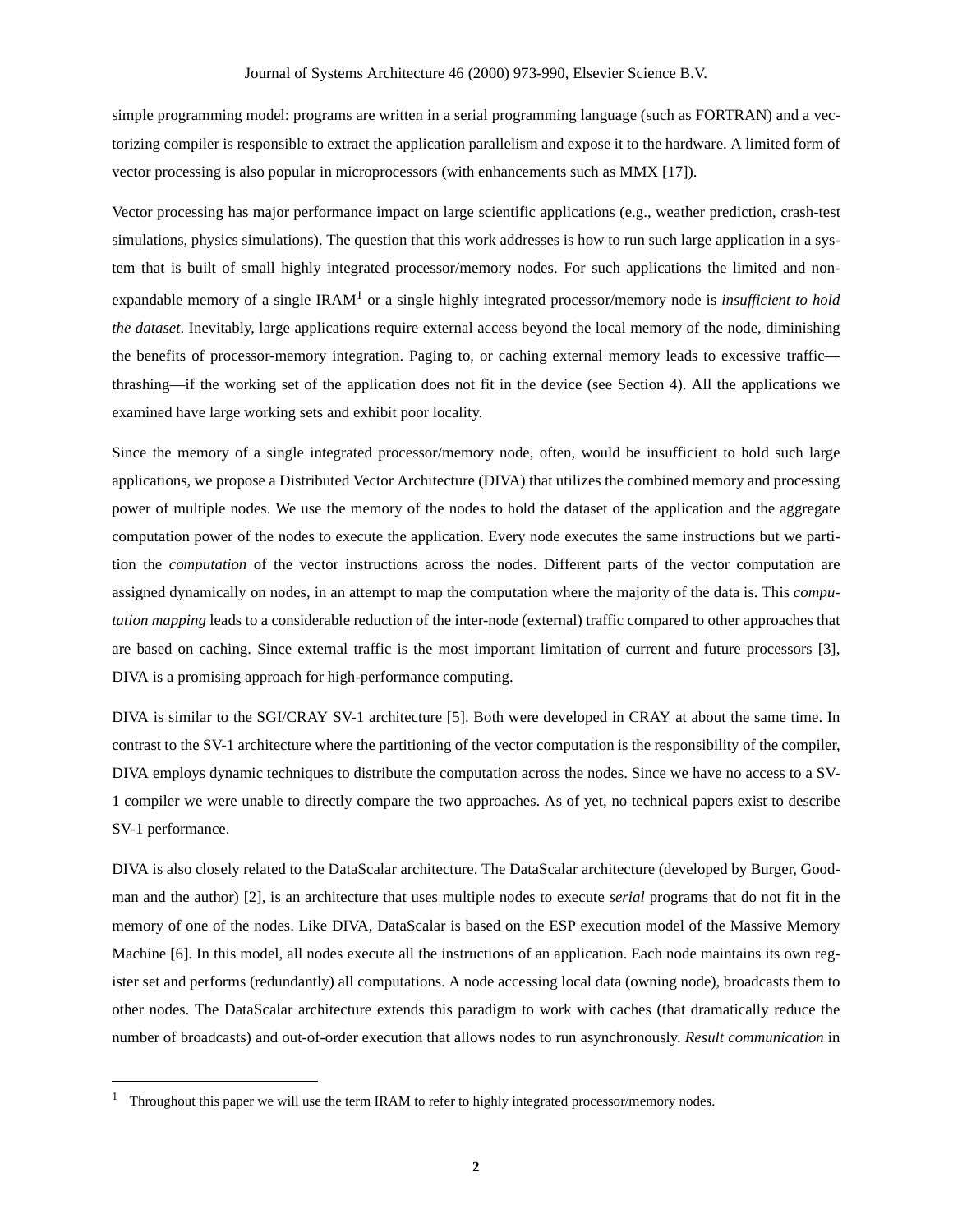DataScalar allows code to be executed only by a subset of the nodes [2]. Using result communication, a DataScalar system (based on superscalar nodes) can emulate a DIVA system at the cost of performance.

We evaluate DIVA using simulation and we show that for our target work-load, the NAS benchmarks [1], DIVA actually generates less external traffic than other centralized (single-node) or distributed (multi-node) approaches. Using timing simulation, and simple vector-capable nodes, we show speedups for 2 to 8 DIVA nodes to be in the range of 0.72 to 2.98 over a single node using its memory as a large cache. DIVA also shows speedups in the range of 0.33 to 1.86 over the hypothetical case where the application would fit entirely in the memory of a single node. Our results also show that: (i) given multiple memory banks and high internal bandwidth, memory latency is not critical parameter for performance because of the ability of the vector units to tolerate it, (ii) pushing data to destination is beneficial only when we have a large number of nodes or a very slow node interconnect.

In the rest of this paper we describe the principles of the architecture and we present two possible implementations (Section 2). In Section 3, we briefly discuss compile-time data optimization and its relation to DIVA. In Section 4 we present an evaluation of DIVA where we show that the external traffic of DIVA is low and often much less than the traffic of other approaches based on caching. With timing simulations we estimate DIVA's performance and its relation to memory and network latency. Finally, we conclude in Section 5.

# **2 DIVA**

In Figure 1 we show a DIstributed Vector Architecture (DIVA) based on a collection of highly integrated nodes with vector capabilities. The nodes are connected with a network in a distributed shared-memory configuration. A large vector application occupies the memory of multiple nodes, all of which cooperate on the execution of individual vector instructions. Each node executes all scalar instructions redundantly, maintaining its own scalar register set, similarly to the Massive Memory Machine [6] or to the DataScalar architecture [2]. Each node also sees the exact same vector instructions whose execution is dynamically parallelized. The application references *architectural* vector registers (Figure 1) that represent the aggregate of multiple *physical* vector registers, one from each node. Nodes operate only on their own physical registers (i.e., only on the subset of the architectural elements that is mapped in their physical registers). Since vectorizing compilers guarantee the independence of the computations within a vector instruction, nodes work in parallel on their own part of the vector instruction, providing a speed up proportional to the number of nodes involved.

The actual part of the vector instruction that is executed by a node depends on the mapping of the architectural vector elements to the physical vector elements. In this work, we propose a dynamic program-controlled mapping of architectural elements to physical elements. In Figure 2, we show such an *element mapping*. The architectural element 0 is assigned to node 1, element 1 to node 0, etc. We apply this mapping when element 0 corresponds to data present in node 1's memory (e.g., data m0), element 1 corresponds to data in node 0's memory (m1), and so on. Loading this architectural vector register requires no external traffic. However, we cannot map each architectural vector register independently, but we have to map multiple architectural vector registers that take part in the same computation in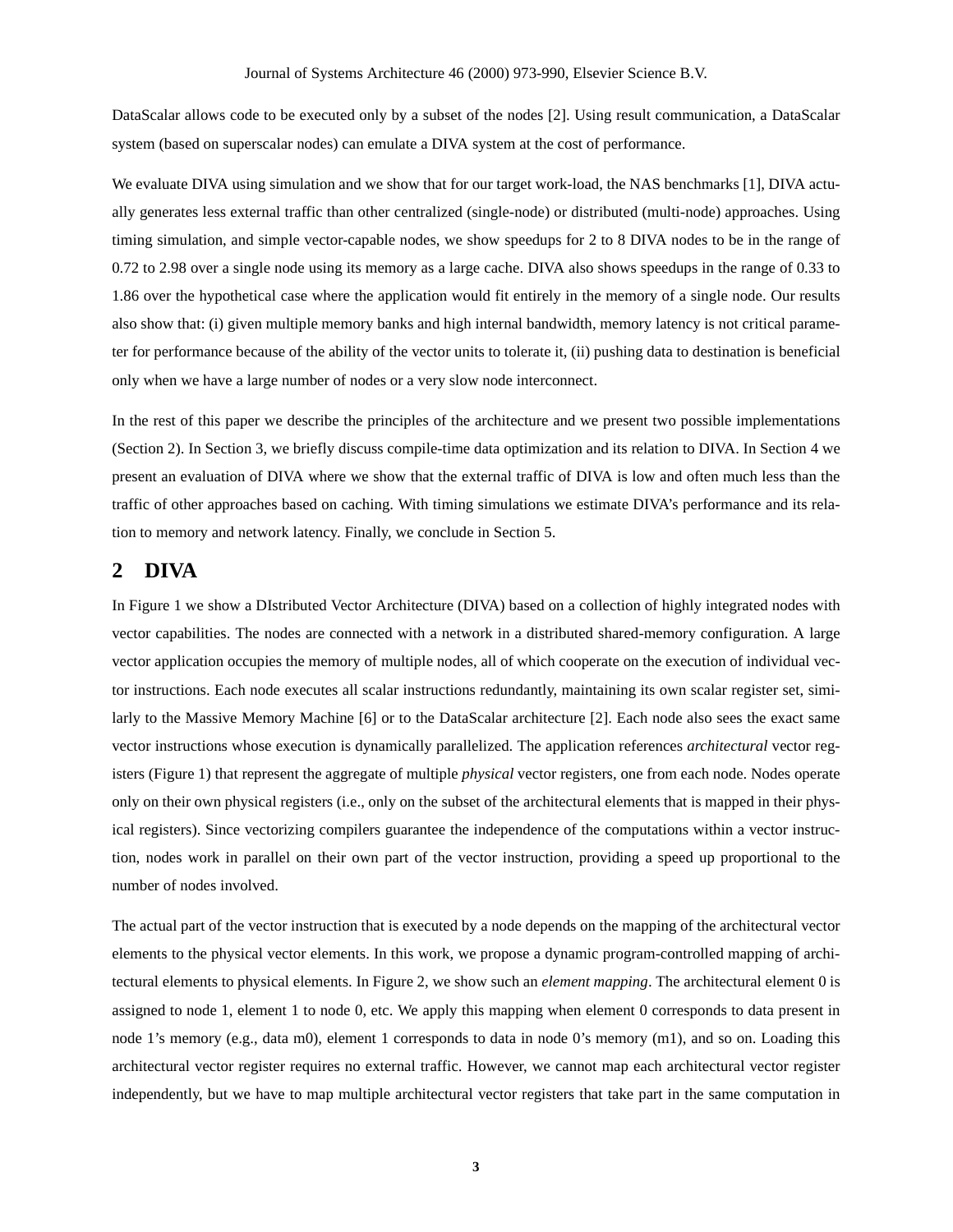

**FIGURE 1.** DIVA **system comprised of four nodes. Each node contains some part of the system memory along with a processor and a vector unit. In this example each node has two physical vector registers. An application running on all four nodes (occupying all their memory) refers to two architectural vector registers. Each architectural register is comprised of four physical registers (one per node).**



Mapping vector: Describes for each node the architectural elements assigned to it

#### **FIGURE 2. An element mapping of architectural to physical vector elements**

exactly the same way so that their corresponding elements will align properly in the nodes. Unfortunately, the best mapping for loading one architectural vector register is not always compatible with the best mapping for loading another register with a different memory vector. Using a common mapping for all the registers involved in a computation inevitably results in external traffic.

In this work, we propose mechanisms to generate mappings exploiting the fact that every node observes the exact same vector instructions. Using these mechanisms, all nodes independently generate a consistent element mapping and use it to partition the work among them.

#### **2.1 DIVA Implementations**

In this section we describe two DIVA implementations that differ on how nodes access vector elements. In the first implementation (Request/Response DIVA) each node has a local view of the element mapping. A node executes its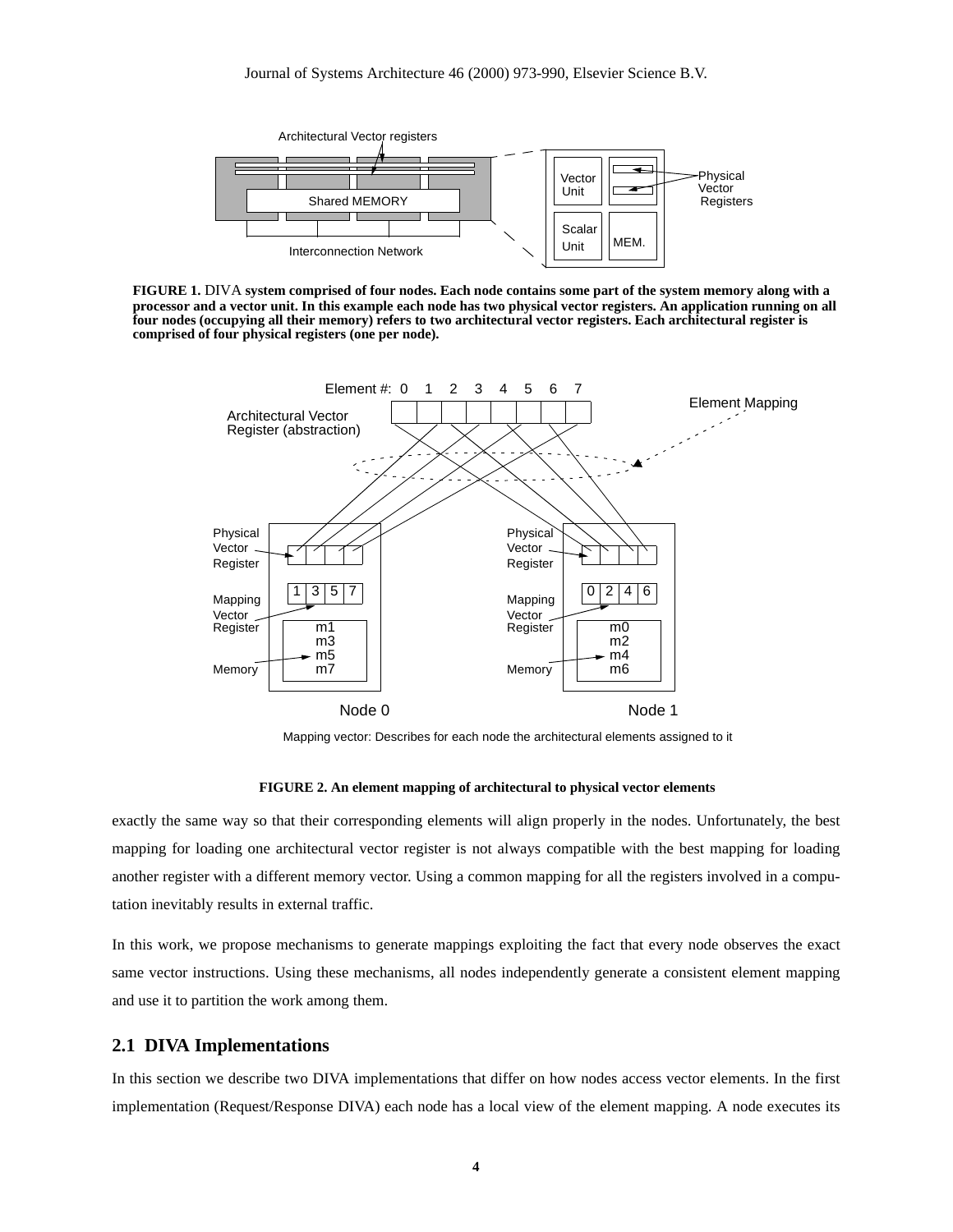own part of a vector load (store) and requests, if necessary, non-local data from other nodes. In the second implementation (Push-Mode DIVA) each node has a global view of the element mapping, thus is aware of what other nodes want from its local memory. A node inspects an entire vector load, accesses all the elements in its local memory and sends them to the appropriate destinations.

In both implementations the application dataset is block-interleaved across the nodes. Small caches in the nodes can be added to dynamically replicate part of the dataset. Since we parallelize vector instructions across a distributed system, synchronization is needed to guarantee a correct ordering of memory operations. Conservatively, we synchronize the end of vector store instructions with fast memory fences. The compiler, however, can eliminate most of this synchronization and enforce it only when needed. Similar synchronization issues exist in the CRAY supercomputers such as the CRAY T-90 or the CRAY X-MP which have a non-deterministic memory system. The CRAY instruction set already supports the necessary memory synchronization instructions (e.g. fences, etc.).

#### **2.1.1 Request/Response DIVA**

In the basic implementation of DIVA we parallelize vector instructions using two mechanisms: (i) a novel vector instruction, called SETMV, which creates element mappings on the fly and (ii) special vector registers, called *mapping vector registers,* which enforce the element mappings generated by the SETMV instruction.

FORTRAN CODE

DO 100 I=1,16  $C(I)=A(I)+B(2*I)$ 100 CONTINUE

COMPUTATION SLICE

```
SETMV BASE=A, STRIDE=1, MV0
VLOAD V0, BASE=A, STRIDE=1, MV0 (VL=16)
VLOAD V1, BASE=B, STRIDE=2, MV0 (VL=16)
VADD V0, V0, V1 /* V0=V0+V1 */
VSTORE V0, BASE=C, STRIDE=1, MV0 (VL=16)
```
**FIGURE 3. A SETMV instruction creates a mapping (stored in the mapping vector MV0) at the beginning of a computation slice. Memory instructions of the computation slice adhere to the mapping vector MV0.**

**SETMV instructions—All** architectural vector registers that participate in the same computation must be mapped to the physical vector registers in exactly the same way. A SETMV instruction precedes every computation slice (Figure 3) and creates an element mapping for all the registers of the computation slice.

SETMV uses as a blueprint for the element mapping the layout of a vector in memory. Typically, the memory vector is referenced in the computation slice. In the example in Figure 3, the SETMV instruction uses the memory vector accessed by the first vector load. A node executing the SETMV instruction generates the addresses of all the elements of the memory vector and uses a run-time *location* test to determine which of these addresses are local. The location test is straightforward with any regular data distribution and the "home" node of a memory element can be deter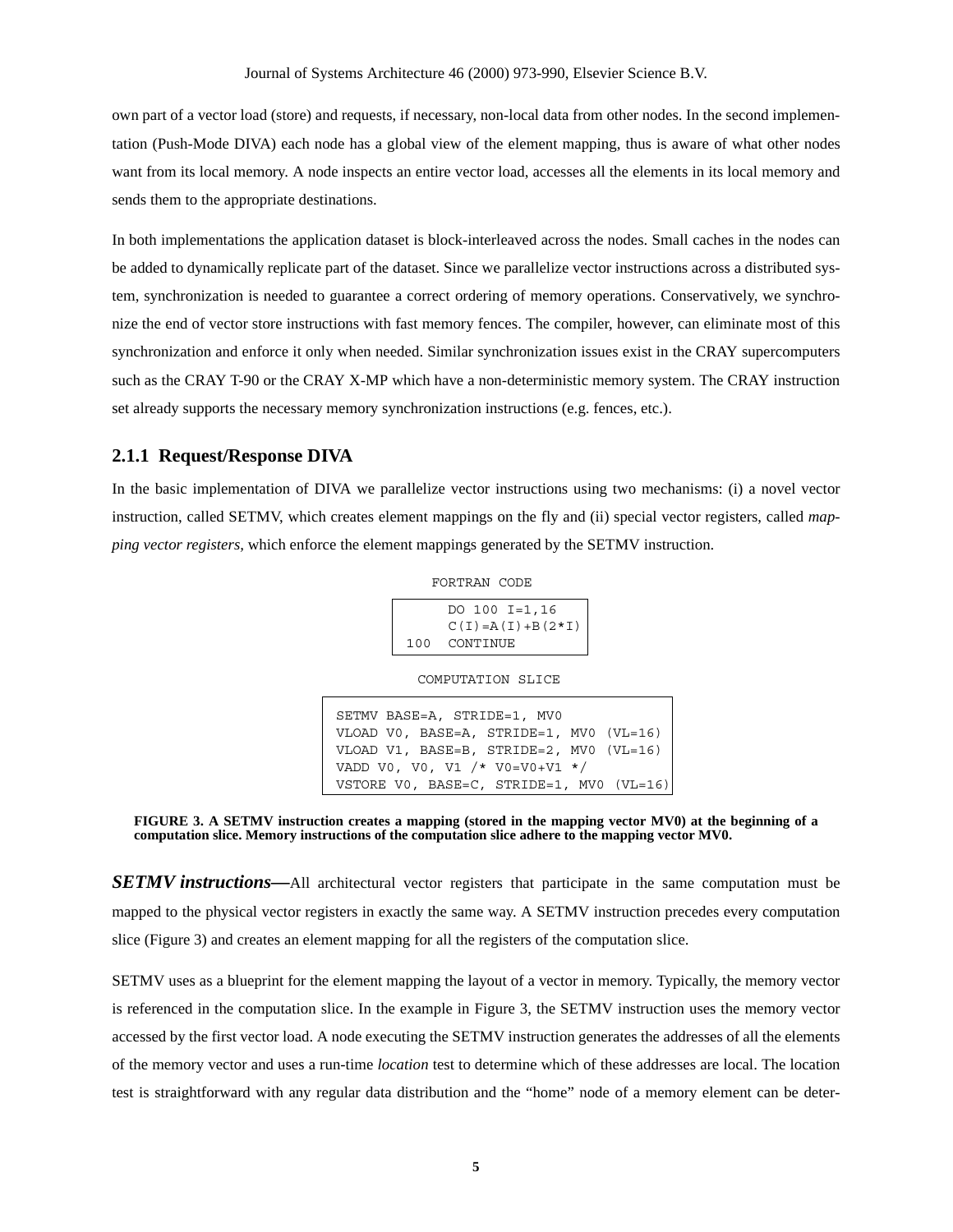mined by all other nodes. Architectural elements are assigned to the home node of the corresponding memory element.

The semantics of the SETMV instruction also handle, in a distributed fashion, cases where too many local elements in one node would overflow its physical vector registers. Each node keeps track of the number of elements assigned to other nodes using a number of counters. A node is full when the corresponding counter exceeds the size of the physical vector registers. Responsibility for elements that the full node cannot handle passes to the first non-full node according to a pre-specified order (e.g., based on the node identifier). This continues until all architectural vector elements are assigned to some node. This simple distributed algorithm is independent of the relative speed of the nodes and guarantees that no assignment conflicts will occur.

The cost of executing the SETMV instruction can be hidden by *chaining* the appropriate vector load instruction off of it. In the example of Figure 3, the SETMV uses the memory vector accessed in the first vector load. Chaining these two instructions allows the appropriate subset of the addresses generated by the SETMV to be used by the vector load.

*Mapping vectors—A mapping vector* represents the element mapping generated by a SETMV<sup>2</sup>. Similarly to the architectural vector registers, a mapping vector is distributed in *physical* mapping vector registers across the nodes (Figure 2). A node executing a SETMV instruction sets its physical mapping vector register to point to its assigned architectural elements. In the example of Figure 2, the mapping vector register in node 0 points to the architectural elements 2, 6, 10, and 14.

Within a node, the physical mapping vector register constrains the vector load (store) instructions to the subset of the architectural elements assigned to the node. Vector loads (stores) use the mapping vector as an index vector register. Other instructions simply operate on the contents of the vector registers without concern for the mapping vectors.

*Caches—*Caching in a Request/Response DIVA is straightforward since each node is responsible to access the elements it needs. A small part of the node memory can be used to cache external data. Caches replicate part of the application dataset and increase locality. However, caching introduces complexity in the design of DIVA. Tag storage and access must be taken into account and a cache-coherence protocol is required to keep the distributed caches coherent. The benefit of caching in DIVA systems, namely the reduction of external traffic, may not outweigh the implementation complexity or the potential run-time overhead. In fact, in Section 4 we show that DIVA does not need caches to exceed the performance of other alternatives, assuming a fast node interconnect. Only when external communication becomes prohibitively expensive we need to consider caching to maximize locality.

<sup>2</sup> Since each computation slice needs its own mapping vector, we can use a small number of mapping vectors to accommodate multiple independent computation slices interleaved in the instruction stream.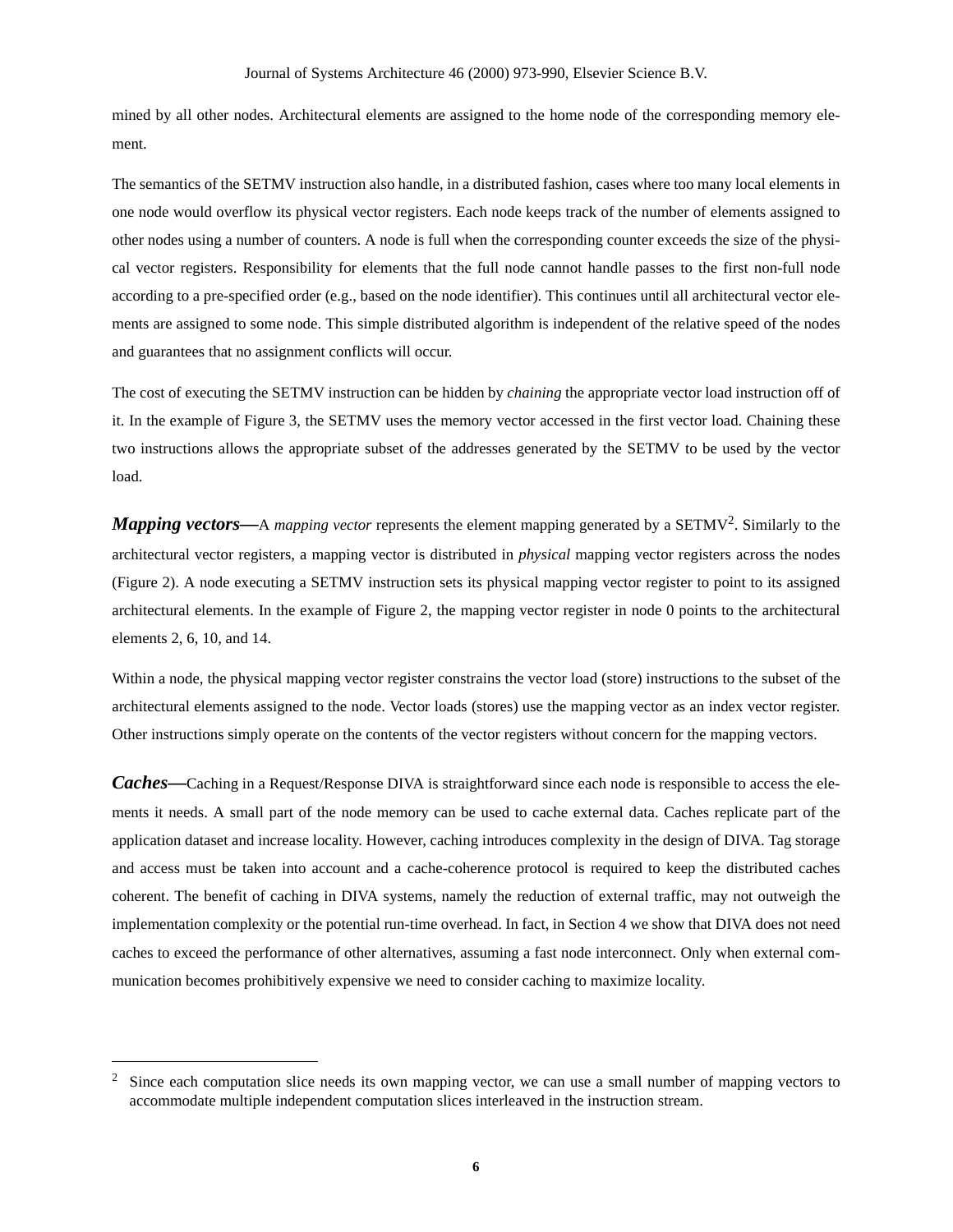#### **2.1.2 Push-mode DIVA**

Push-mode DIVA discards the request/response model of the previous implementation in favor of a model where data are pushed to their destination. In this respect, the nodes become *intelligent memory* since they can determine when other nodes need their data and promptly service them. The basic mechanism to generate element mappings is the same SETMV instruction as with the previous implementation. Because of this, the amount of raw data transferred externally in Push-mode and in Request/Response DIVA is the same.

Again, a SETMV instruction at the beginning of each computational slice uses a memory vector to assign the architectural elements in the nodes. In addition to the distributed view of the mapping that is offered by the mapping vector registers, we also keep a global view of the mapping in *reverse-mapping vectors*. The SETMV instruction sets these registers according to the location of the elements. In Figure 4, the reverse mapping vectors describe the node where each element is assigned (e.g., element 0 in node 1, element 1 in node 0, element 2 in node 1, etc.). Note that the reverse mapping vectors are identical in every node in contrast to the mapping vectors that are always different.



Mapping vector: Describes for each node the architectural elements assigned to it Reverse-mapping vector: Describes for each element the node where it is assigned.

**FIGURE 4. Push-mode DIVA using Reverse Mapping Vectors**

In the Push-mode DIVA the execution of a vector load instruction differs from that of the request/response model: a node instead of just loading the elements described in its mapping vector register, generates all the addresses of the vector load but accesses only the elements that are local to it. For each accessed element the node consults its reversemapping vector register and directs the data to the appropriate destination (either a local physical vector register or a remote node). Vector store instructions execute as before: each node consults its mapping vector register and stores elements described therein.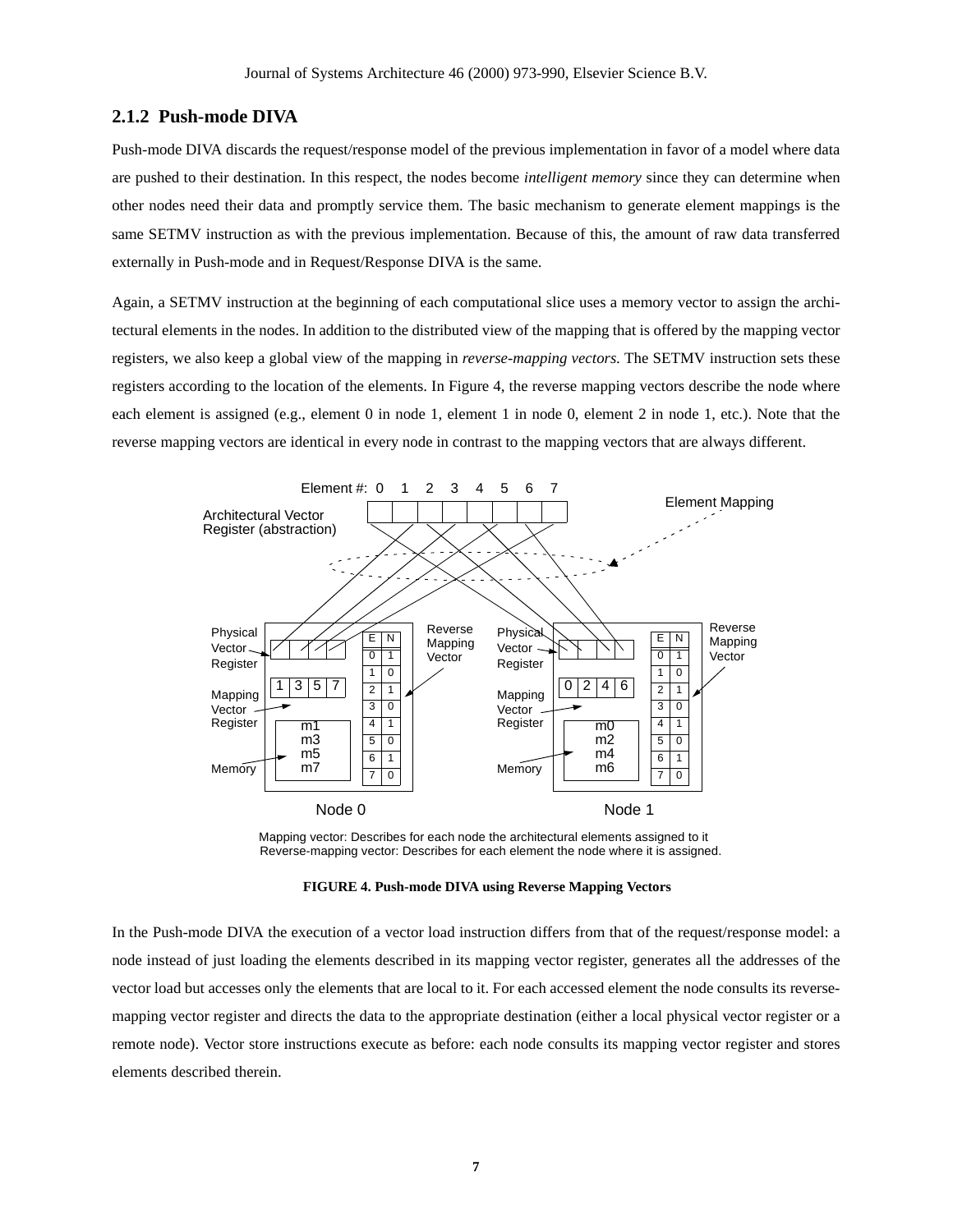The potential benefits of Push-mode are threefold: (i) external traffic can be reduced since we eliminate requests<sup>3</sup>, (ii) data can be transferred to their destination faster since we break the request/response cycle, (iii) the utilization of the on-chip high bandwidth may be increased since the local processor accesses all its local data in a burst.

However, Push-Mode DIVA also has drawbacks, namely the need for each node to generate all the addresses of the vector load (store) instructions, and the cost of implementing the reverse-mapping vectors. In the context of processor/memory integration, where address generation is much cheaper than going off chip, and within the range of nodes and vector lengths we examined, there are cases where the benefits of Push-mode outweigh its drawbacks (see Section 4). To avoid the scalability problems of fixed-length reverse-mapping vector registers, we can store the parameters of the corresponding SETMV and generate the reverse-mapping vectors on demand (without storing them), in parallel with the address generation of the vector load instructions.

*Caches—*Caching of external data in a Push-Mode DIVA is complicated because: (i) the notion of local data now includes cached data that can be loaded on local registers but not forwarded to other nodes, (ii) each node needs information about what local data are cached remotely to avoid superfluous transfers. In contrast to the request/response DIVA where caching can be implemented with just a snoopy bus protocol [7], push-mode DIVA requires an elaborate directory-based cache coherence protocol [4] that can track the cached copies. For completeness we describe such a protocol in Appendix I.

# **3 DIVA and Data Optimization**

In a DIVA system, we distribute memory vectors across the nodes to maximize the available parallelism. Additionally, we want to align memory vectors accessed in the same computation slice, to minimize remote traffic. Data optimization techniques (i.e., compile-time data placement to minimize communication) can be applied in DIVA to achieve memory vector distribution and alignment. In general, data placement is a difficult and application dependent problem, although techniques have been developed for, and used in SIMD computers. A multinode system without computation mapping (e.g., SV-1) relies on data placement techniques to reduce external traffic. In contrast, DIVA represents a novel dynamic approach to this problem. The important implication of DIVA is that it gives us a new degree of freedom in data optimization: it is no longer critical to have an optimal data placement at compile time since we can dynamically map the computation of vector instructions.

In our evaluation we have used a simple block-interleaving data distribution scheme. We block-interleave memory in a DIVA system by selecting which bits of the address are used as the node address bits. The guiding heuristic for selecting a block size for an application is that it should effectively distribute across the nodes the application's dominant kind of memory vectors (determined by the application's dominant stride and dominant vector length). Although this heuristic proved useful, it did not always produce the best interleaving. Block-interleaving also leads to

 $3$  The data pushed to nodes are augmented with additional information such as destination vector register and element number tags. In the evaluation we count this as "overhead traffic."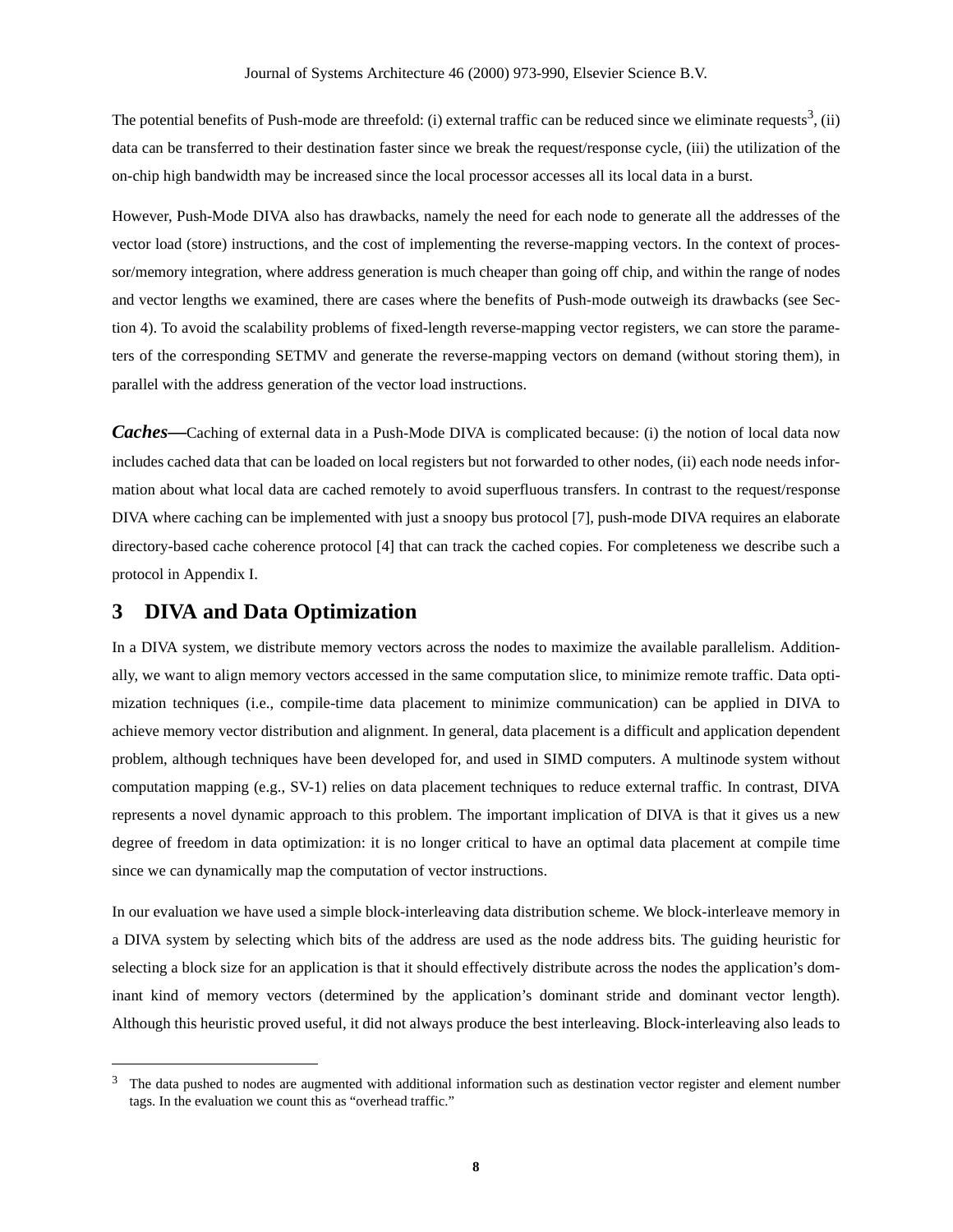simple locality tests used in the Push-mode DIVA.

As for aligning memory vectors, we have experimented with simple source code transformations. These transformations affected solely the allocation of data structures (not the execution of the programs) and involved changing some array dimensions to powers-of-two. The original codes were optimized for CRAY supercomputers and their data structure allocation reflected optimizations to reduce memory bank conflicts (e.g., prime number array dimensions). In contrast, memory vectors that start at multiples of power-of-two addresses are much more likely to align in nodes than memory vectors that start at arbitrary addresses. We have changed the allocation in three of the six benchmarks we use and we have achieved a reduction of external traffic ranging from 10% to 77%. Clearly, memory vector distribution and alignement can have significant performance implications in DIVA systems.

For the evaluations in the following section we assume a segmented memory space. Applications fit entirely in one segment. Virtual to physical address translation involves adding an offset to the virtual address. For each application the operating system sets the run-time interleaving. With more elaborate hardware it is possible to have simultaneously multiple interleavings for the same application. In this way, we can distribute effectively different data structures of the application (e.g., we can select interleavings to distribute either the rows or the columns of matrices that are multiplied together).

# **4 Evaluation**

DIVA's performance comes from: (i) parallel execution of vector instructions across the nodes, (ii) low external traffic. External traffic is a critical measure, since if it were excessive it would invalidate the parallelism advantage. Furthermore, external traffic is a measure *independent* of any timing assumptions—it is a measure inherent in the applications and the architecture. The raw data traffic (i.e., excluding request traffic and other overhead traffic) for the Request/Response DIVA and the Push-mode DIVA is the same<sup>4</sup>. In this respect, our general conclusions concerning traffic apply to both DIVA implementations. The differences in their performance are apparent with timing simulations.

In the rest of this section, after a short description of our experimentation set-up, we present the effects of computation mapping on external traffic and we discuss two methods to further reduce DIVA's external traffic: compiler optimizations and caching. We wrap our traffic evaluation by showing that DIVA traffic compares favorably to single or multinode alternatives based on caching. We then proceed with performance evaluation using timing simulations. We also discuss how varying memory and network latency affect DIVA's performance. Finally, we conclude the evaluation section discussing scalability.

#### **4.1 Methodology**

For all experiments we used traces of 6 NAS benchmarks [1]. The BT, FT, LU, MG, and SP benchmarks represent

However, caches may affect traffic differently in the two models.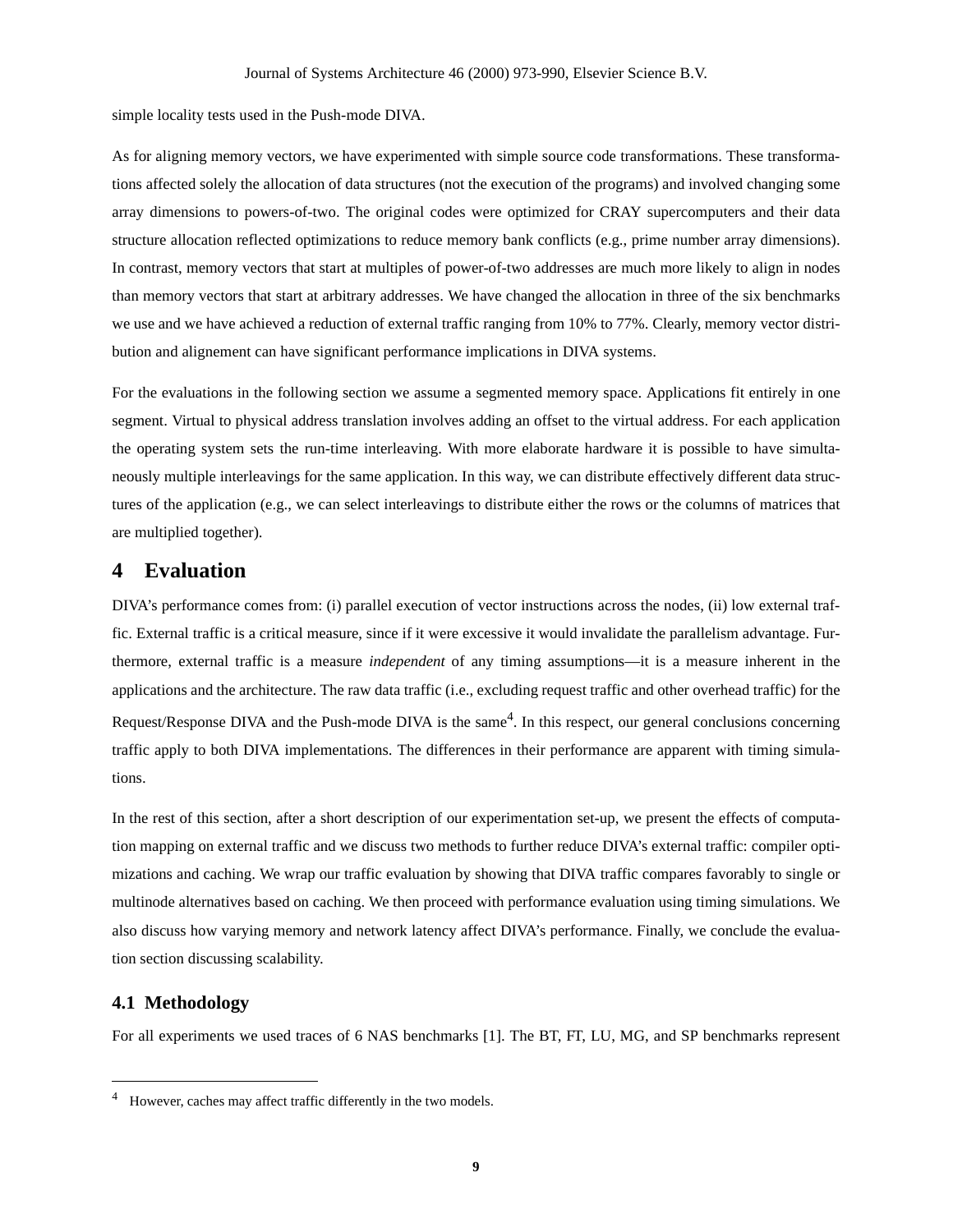floating point scientific codes and the IS benchmark represents integer vector codes. The traces were collected on a CRAY C-90 supercomputer with 128-element vector registers. Unfortunately, this methodology imposes a fixed architectural length of 128 elements regardless of the number of DIVA nodes. In an actual DIVA system the architectural vector length would be a function of the number of nodes.

Memory interleaving was partially guided by the heuristic mentioned in Section 3. Here, we report results for the best interleavings we have found by experimentation. Data distribution by interleaving is a simplistic method and significant improvements are possible in this area. Alignment of memory vectors (discussed in Section 3) was affected by simple changes in the allocation of data structures in three of the six benchmarks (BT, LU, and SP).

Nodes have a high performance memory system comprised of multiple memory banks and a high performance memory interconnect. These design decisions reflect opportunities of processor/memory integration: nodes in this evaluation are modeled after vector IRAM. We assume that the on-chip memory interconnect does not experience any contention, reflecting the substantially improved ability to interconnect read/write ports to multiple banks on a single integrated device. We do, however, model contention on the memory banks (bank conflicts). We assumed 128 memory banks (4096 bits wide). This design is between the 32 banks chosen in [15] and the 512 banks proposed in [14]. We chose this number to match the architectural vector length and the number of outstanding memory operations. To cover a wide spectrum of processor/memory integration implementations we explored five different on-chip access latencies: 2, 4, 8, 16 and 32 processor cycles. Assuming, either 1GHz or 500MHz clock rates we cover access latencies studied in both [2] and [15]. In this section we present results for an access latency of 8 cycles.

For the node interconnect we used a split-transaction bus whose clock rate is a fraction (1/2, 1/4, 1/8, 1/16 or 1/32) of the processor clock. In this section, we present results for a fast, low overhead bus, which takes 4 processor cycles to transfer 128 bits.

For the cache simulations we assumed direct mapped caches with 8 word blocks. A word in CRAY supercomputers is 64 bits. The single node system also has the same high performance internal organization as the DIVA nodes with 128 cache banks (4096 or 8192 bits wide — see Table 1). An important factor that affects performance in our models is the contention in the memory or cache banks. We minimized this contention by interleaving blocks internally in nodes. For DIVA, the block sizes used to interleave memory across the nodes, are also appropriate for internal interleaving: blocks are distributed round-robin across the nodes and internally (in every node) across the memory banks. Table 1 shows the block sizes we used. In DIVA, the product of the block size and the number of nodes is constant and it is the block size we use in the single node case. The size of the cache blocks (8 words) is a fraction of the interleaving block size. This internal interleaving prevents memory or cache banks from becoming hot spots and produces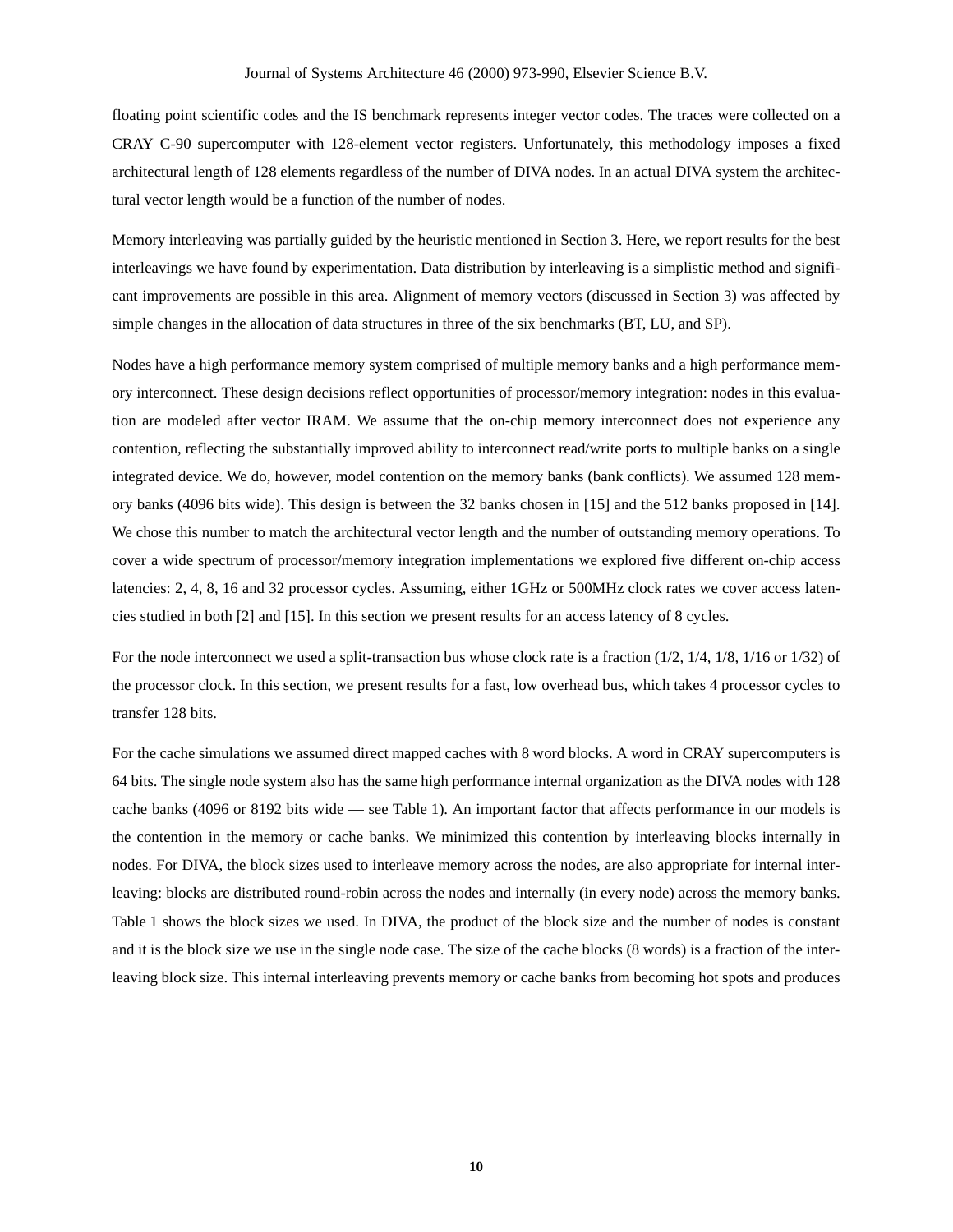consistent behavior regardless of the number of banks in the systems.

|           |             | <b>DIVA</b> |         |                |
|-----------|-------------|-------------|---------|----------------|
|           | Single-node | 2 nodes     | 4 nodes | 8 nodes        |
| BT        | 128         | 64          | 32      | 16             |
| FT        | 16          | 8           |         | $\mathfrak{D}$ |
| IS        | 64          | 32          | 16      | 8              |
| LU        | 16          | 8           |         | 2              |
| MG        | 16          | 8           |         | 2              |
| <b>SP</b> | 16          | 8           |         |                |

**Table 1: Block-interleaving size (in words). The interleaving size for BT requires cache banks 8129 bits wide.**



**FIGURE 5. Node memory organization**

## **4.2 External Traffic**

Computation mapping is key in reducing DIVA's external traffic. Without it the external traffic of DIVA for the default data layout is excessive, invalidating the parallelism advantage.

To study the benefits of computation mapping we compare external traffic of a multinode DIVA system with and without computation (element) mapping. We examined systems with 2, 4, and 8 nodes. We scale the memory capacity of each node so the application occupies the memory of all nodes (e.g., if an application runs in 4 nodes, the memory capacity of the node is 1/4 of the application size). In Figure 6 we express external traffic as a percentage of the total traffic required by the application to move data between the memory and the vector registers. The external traffic without element mapping is approximately 50% of the total traffic for 2 nodes, 75% for 4 nodes and 87.5% for 4 nodes (Figure 6). These percentages represent the case where we have a random data distribution and on average each node finds 50%, 25% or 12.5% of its operands locally in the 2, 4, and 8 node cases respectively.

Computation mapping reduces external traffic from 41% to 88% (shown in Figure 7) over the previous case. The reductions are smaller for the larger number of nodes. However, the remaining external traffic is still considerable. This is characteristic of vector applications that move massive amounts of data and require very high performance memory systems.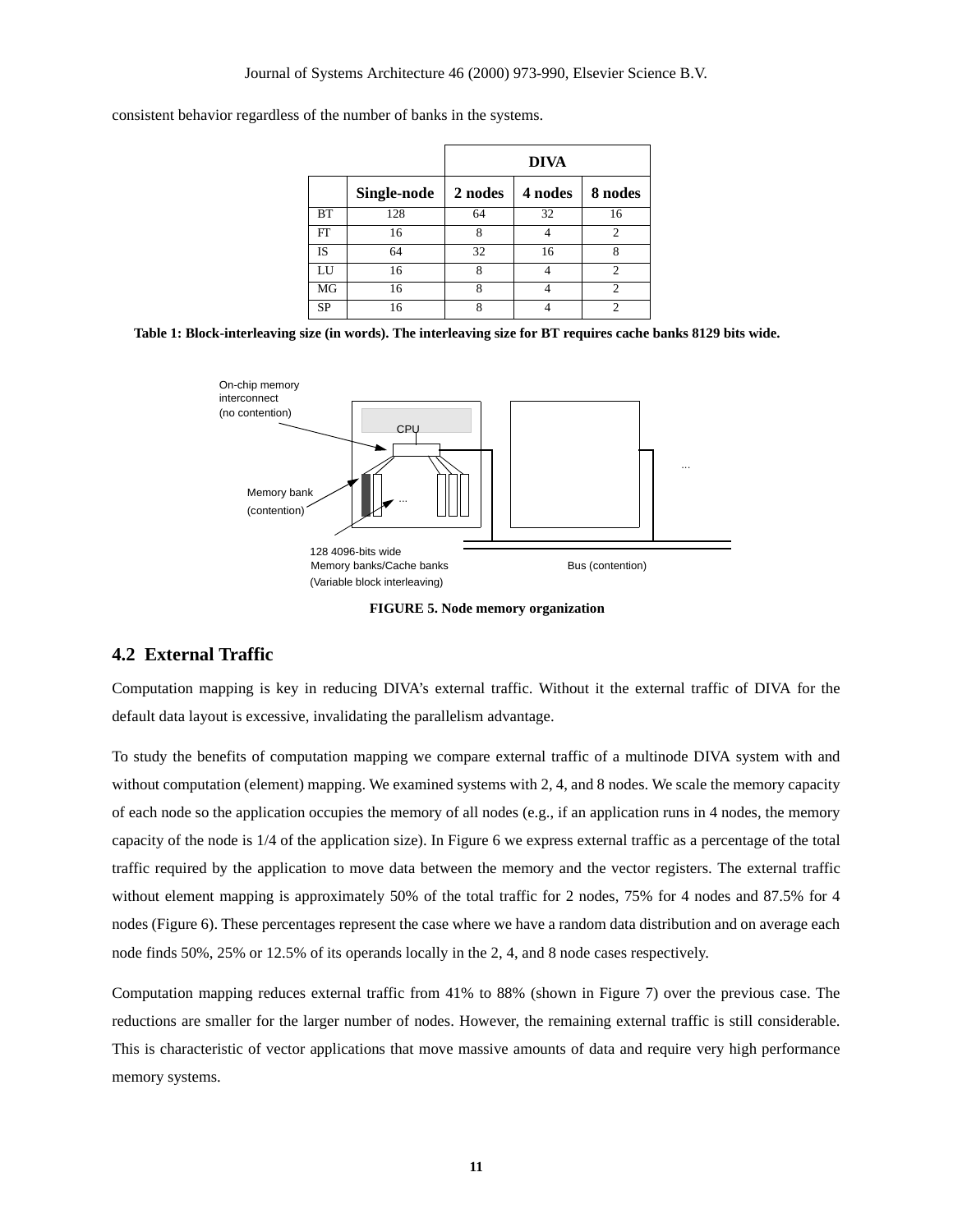

**FIGURE 6. External Traffic as a percent of the of total application traffic**



**FIGURE 7. Reduction of external traffic attributed to computation mapping as a percent of the external traffic of a multinode system without computation mapping**

#### **4.3 Compiler Optimizations**

In this section we discuss compiler involvement to reduce external traffic. The compiler can contribute to more effective element mappings by intelligently selecting which memory vectors are used as arguments in the SETMV instructions. The default case in our evaluation is that the compiler does not have enough information to select the memory vector of a computation slice to be used as the blueprint for the element mapping. In this case, the first memory vector accessed in the computation slice is used by the SETMV instruction (we refer to this case as "first choice" selection). If, however, the compiler does have enough information it can possibly select a memory vector leading to a better element mapping for the whole computation slice (we refer to this case as "best choice" selection). We believe that an actual compiler would be able to make some intelligent choices for some computation slices but presumably not for all. The resulting compiled program will contain a mix of SETMV instructions based on the "best choice" selection and SETMV instructions based on the "first choice" selection.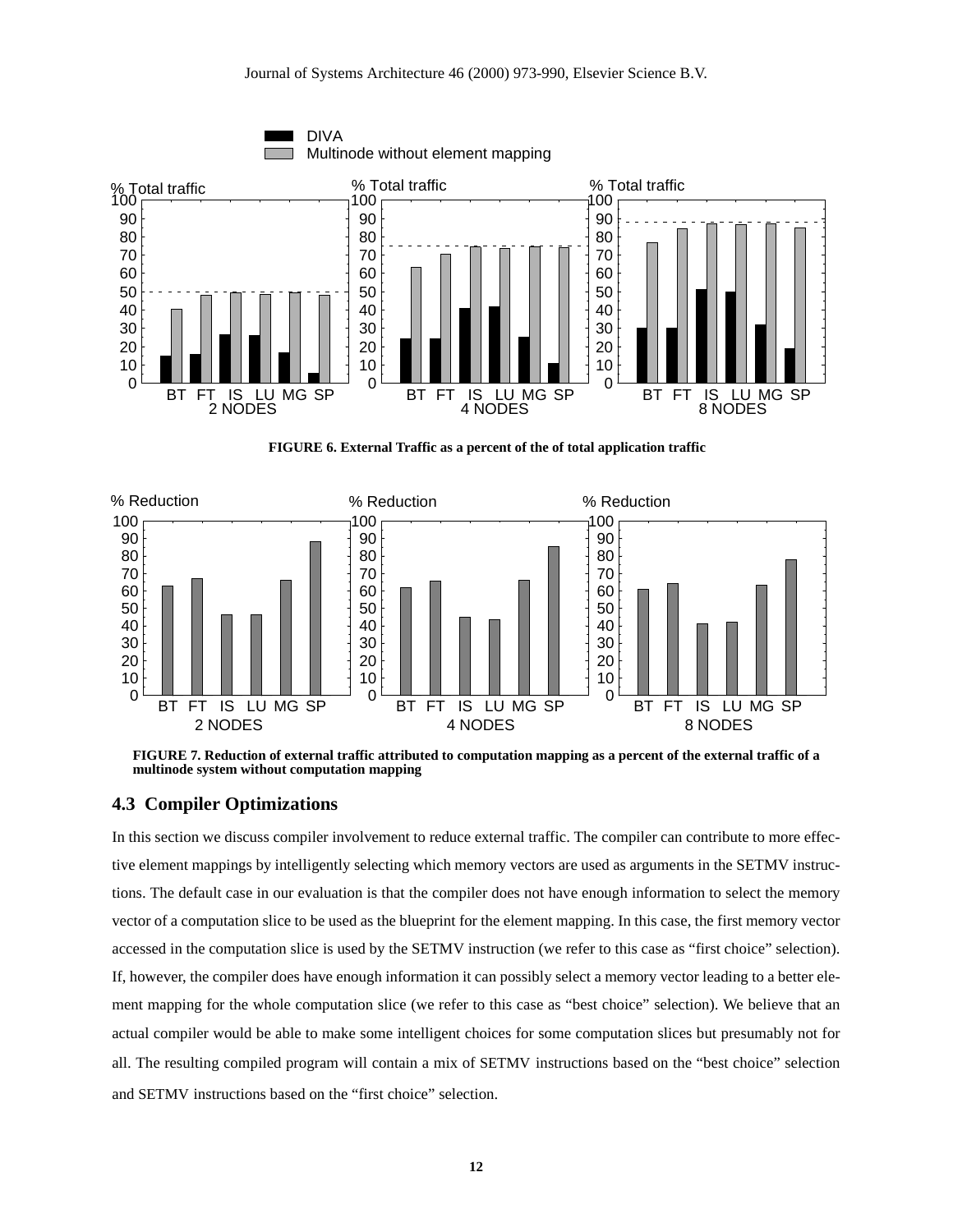"Best choice" selection is based on the following simple heuristic, but more elaborate methods are possible. For each vector load/store in the computation slice we generate all its addresses and compute the owner node for all its elements according to the run-time memory interleaving. We then compare the owner nodes of the elements accessed in each vector load/store to the owner nodes of the elements of all the other vector loads/stores and we select the one with the most matches.



**FIGURE 8. Reduction of DIVA external traffic when selecting the "best" memory vector of a computation slice as argument for the SETMV instruction. Traffic reduction is given as a percent of the external traffic of DIVA system when the first memory vector of a computation slice is used to create the mapping.**

To study the effects of the "best choice" and "first choice" selection, we used a preprocessor that transforms the CRAY traces to DIVA traces. The preprocessor plays the role of the DIVA compiler and inserts the appropriate SETMV instructions in the trace. Since all the necessary information is present in the traces, the preprocessor can either do "first choice" or the approximate "best choice" selection of SETMV arguments. Selecting the "best" memory vector, reduces external traffic from 10% to 23% over "first choice" selection (Figure 8). In the case of the FT benchmark the "first choice" is also the "best choice" selection. These results indicate that compiler support for selecting SETMV arguments, is desirable but not critical: "first choice" does reasonably well.

## **4.4 Caching**

In this section we show the effect of caching in DIVA and in the multinode system without element mapping. Caches can reduce DIVA traffic by replicating data, therefore providing a form of dynamic data placement optimization. Although computation mapping reduces traffic considerably, caches can still provide additional traffic reductions, substantial in some cases.

For our evaluation, we assume that a part of the node memory is devoted to caching external data. In all experiments we chose the cache size to be  $1/16$  of the node memory. We optimized the cache for traffic: it is 2-way set associative<sup>5</sup> write-back cache, with 1-word cache blocks

 $5$  We explored higher associativities and we found that they do not provide significant differences. In fact, in some cases higher associativities with LRU replacement are worse.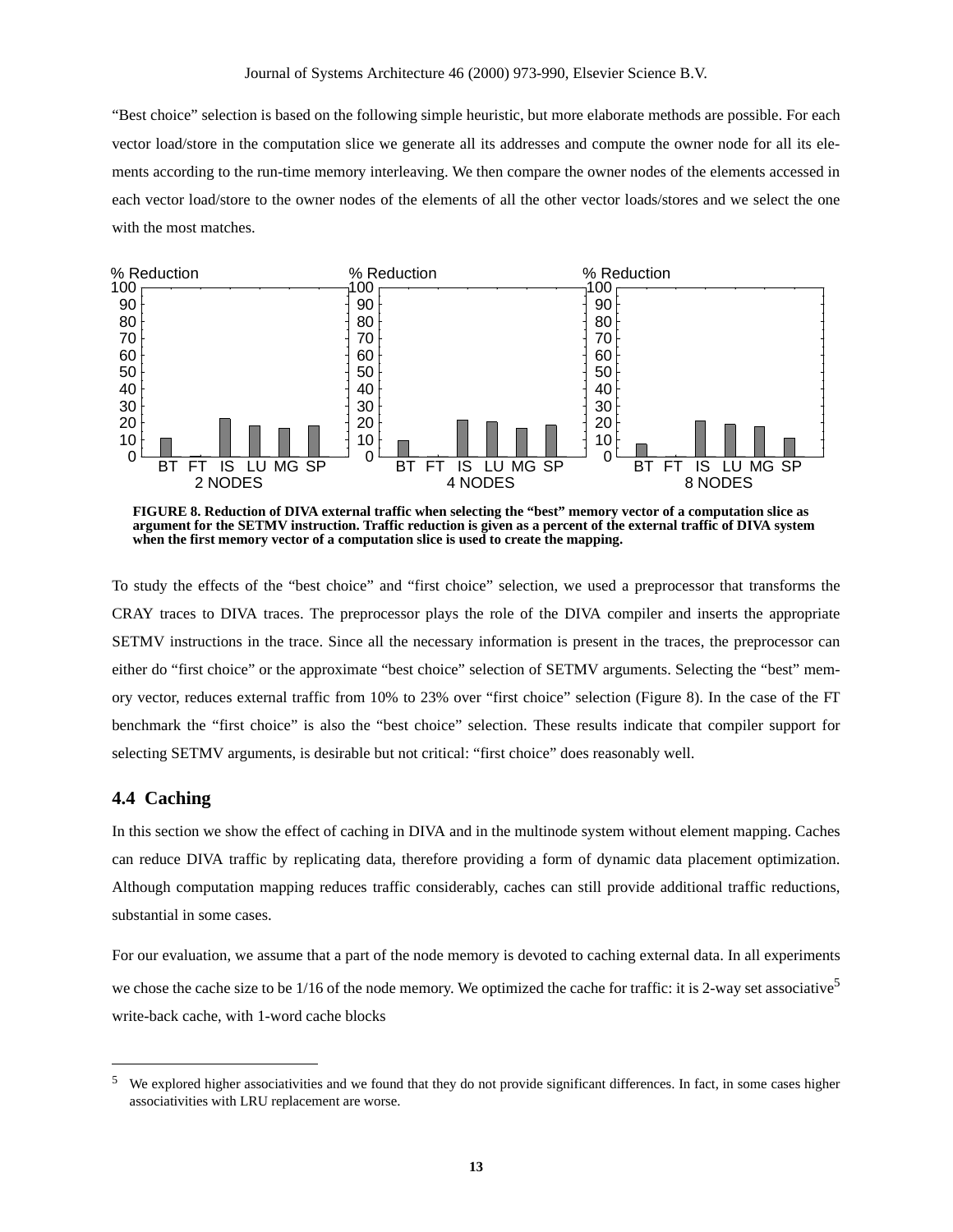

**FIGURE 9. Reduction in external traffic for DIVA with small caches. Traffic reduction is given as a percentage of the external traffic of DIVA without caches.**

Figure 9 shows that the reduction of external traffic for DIVA systems ranges from 5% to 55%. Whether caches are desirable in DIVA systems depends on their effect on performance and on the implementation complexity they bring in the design. In turn, their effect on performance depends on the performance of the node interconnect: with a very slow interconnect, caching is unavoidable. We have also determined that caches help considerably the system without element mapping. This system is inherently traffic-intensive and caches provide a decrease of the external traffic ranging from 21% to 76%: without the benefit of element mapping caching is much more important than in DIVA.

## **4.5 Traffic Comparisons for Five Systems**

In this section we compare, in terms of traffic, five alternatives based on integrated processor/memory nodes (Figure 10):

- 1. A multinode DIVA system. The application is block-interleaved across the nodes. Each node contains a small cache for external data as in Section 4.4. Source code transformations to affect the alignment of memory vectors were applied only in this case.
- 2. A multinode shared-memory system without element mapping. This would be similar to an SV-1 system but without the benefit of an appropriate compiler. Again, each node holds a part of the application dataset and includes a small cache for external data (again as in Section 4.4).
- 3. A single-node system with a statically allocated part of the application<sup>6</sup> on the node memory and a cache for external data (with the same configuration as in cases 1 and 2).
- 4. A single-node system that uses its node memory as a large cache. The size of the cache is equal to the DRAM memory capacity of the node. The cache is 2-way set associative, with 4-word cache blocks (to reduce tag overhead), sectored with 1-word sub-blocks to reduce traffic [11], and write-back. We have determined that associativity does not play any significant role in such large caches. We used the cheetah cache simulator [16] to search

<sup>6</sup> We select a contiguous part of the dataset that minimizes traffic.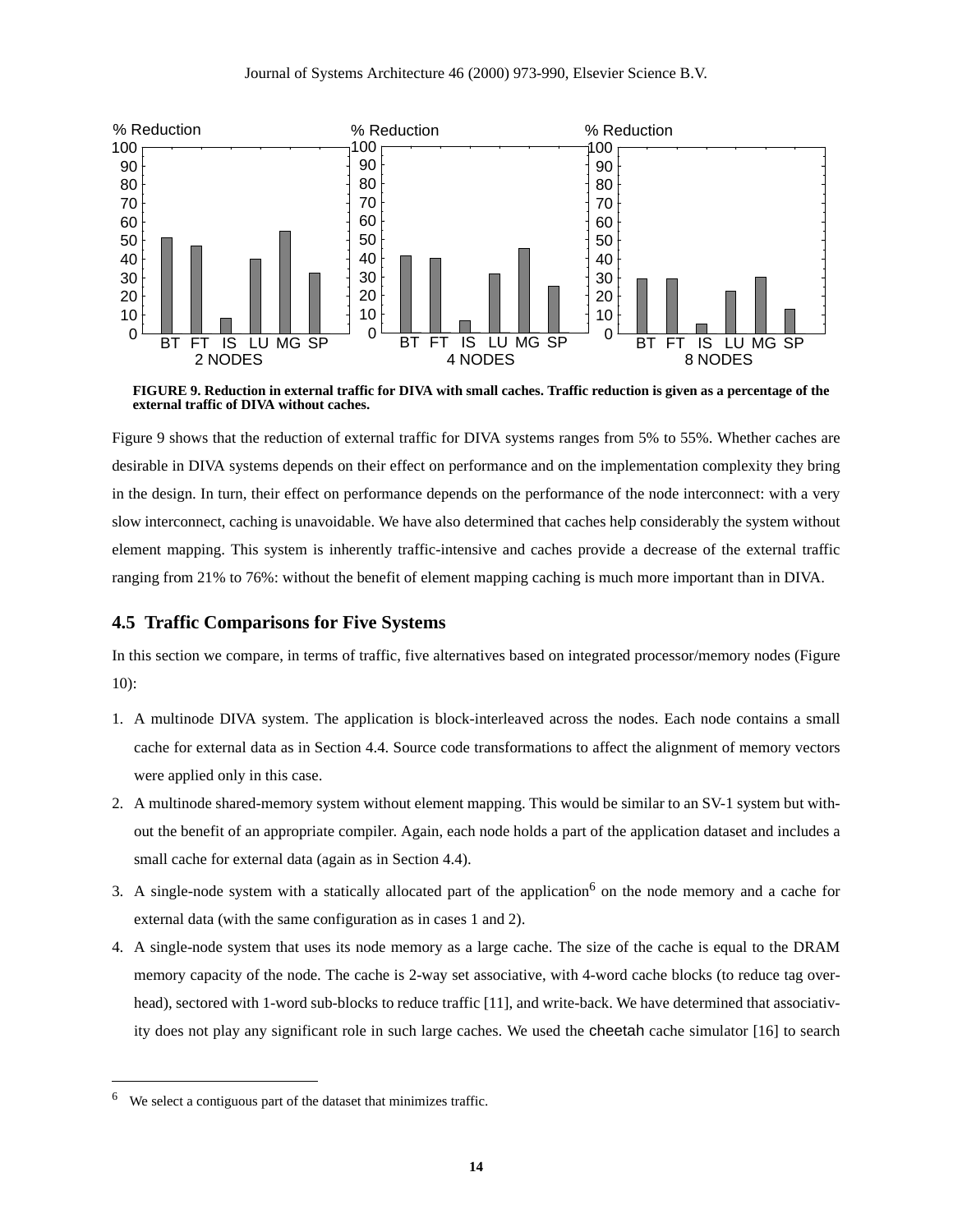associativities in the range of 1 to 32. Effects in cache behavior were minimal. In fact, higher associativity with LRU replacement may even hurt performance.

5. A single-node system with demand-paging to external memory. 4KByte pages are swapped between node memory and external memory.



**FIGURE 10. Five alternatives based on processor/memory nodes. 2 multinode systems (with and without element mapping) compare against three single node systems that use all their node memory as some form of cache.**

We scale the memory of the other four alternatives in the same way as with DIVA nodes so we always compare equal memory capacity nodes. In Figure 11, we show the external traffic of the five systems, (again as a percentage of the total traffic required by the application to move data between the memory and the vector registers). Although we use caches to reduce DIVA traffic, we are unable to estimate the success of the compiler in selecting the "best" arguments for SETMV. Therefore, we conservatively assume that, lacking compile-time information, the compiler blindly selects the first accessed memory vector of each computation slice as the SETMV argument.

Four of the benchmarks (BT, IS, LU, and SP) thrash when they run in demand-paging on nodes with a memory capacity 1/4 or 1/8 of the application size. For the specific applications we use in our experiments we believe that paging without any provision for variable size blocks or other optimizations is not a good choice. In most cases, DIVA exhibits less traffic than any of the other four alternatives. On average, for all the programs and all the node configurations, DIVA produces 70% less traffic than the multi-node system, 34% less than the single-node with static memory allocation, 10% less than the single-node all-cache system, and 87% less than the single-node with demandpaging.

DIVA *without* any cache (not shown in Figure 11) is also very competitive, yielding 29% less traffic than a multinode with caches, 10% less than the static-allocation single-node with cache, 21% *more* traffic than the all-cache single-node, and 82% less traffic than the demand-paging single node. Our results indicate that external traffic is, many a times, less of a bottleneck for DIVA than it is for the other systems. Furthermore, it is important to note that DIVA traffic (as well as the traffic in the multinode system without element mapping) is divided over many nodes, while traffic in the single-node systems concentrates on a single node.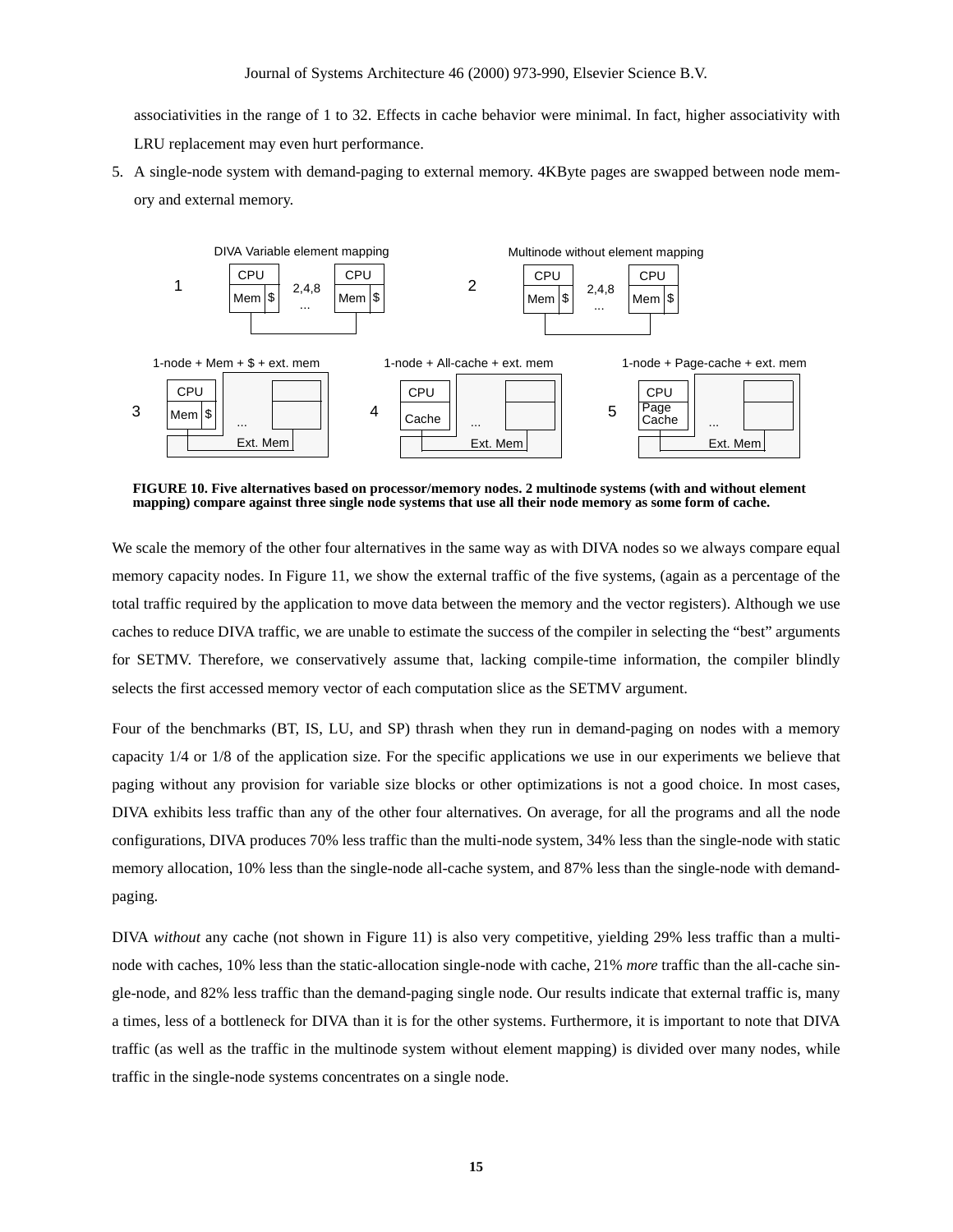

**FIGURE 11. Traffic comparisons of five systems for 6 of the NAS benchmarks**

#### **4.6 Performance Evaluation**

The positive outcome of our traffic evaluation suggested that DIVA, indeed, has a performance advantage over other approaches. In this section we quantify this advantage using timing simulations. For the simulations, we used a simple model of vector units that does not implement chaining of vector instructions. In this respect, DIVA speedups presented here may be inflated. However, we believe that chaining, although it will have a bigger impact on the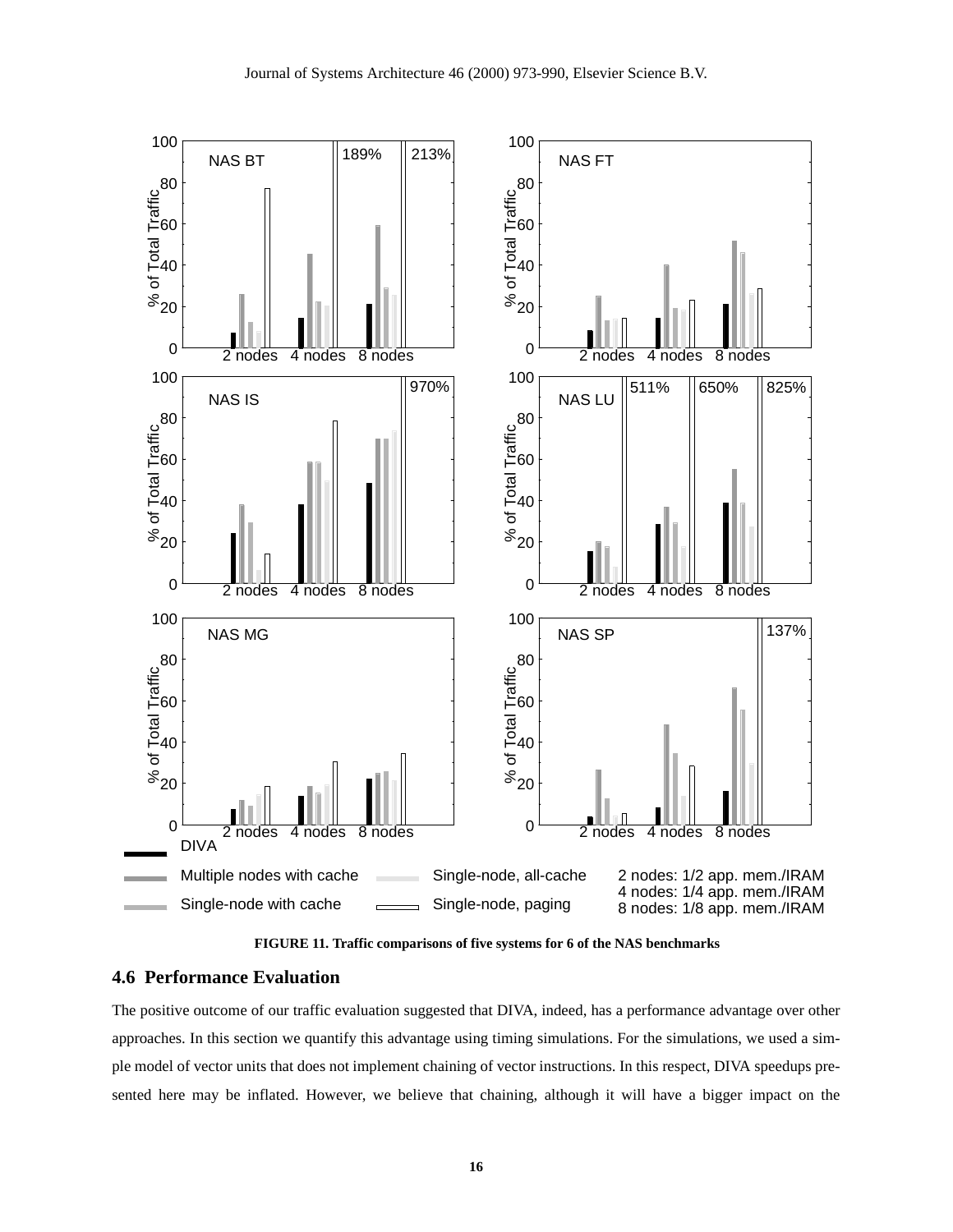performance of the single node systems, has second-order effects on performance. This is because in our models, computation, which is affected the most from chaining, is considerably less expensive than memory operations.

We compare DIVA *without caches* to the single node alternative that uses all its memory as a large cache (case 4 in the previous section).



**FIGURE 12. Speedup of DIVA systems (without caches) over the case of a single node using all its memory as a huge cache.**

In Figure 12 we present speedups of the Request/Response and Push-mode DIVA over the single node alternative (the memory capacity of the nodes is scaled in relation to the number of nodes used in DIVA). In general, both DIVA implementations perform very well surpassing the performance of the single node considerably with a speedup of up to 2.98 (SP, 4 nodes) in three out of four benchmarks. In the case of the IS benchmark Request/response DIVA performs worse, while Push-mode DIVA provides a small speedup. It is interesting to note the correlation with external traffic: for the IS benchmark DIVA even *with* caches exhibits considerable traffic (Figure 11). The relative performance of the Request/Response DIVA and the Push-mode DIVA follows two patterns: (i) in the case of BT and IS, Push-mode consistently outperforms Request/Response, (ii) for FT and SP, Push-mode starts slower in small systems and improves over the Request/Response in systems with more nodes.

Comparing DIVA and the single-node all-cache case with an hypothetical system where the whole application would fit in the memory of a single node also leads to interesting conclusions: because of inter-node parallelism DIVA can outperform the hypothetical case (Figure 13) with a speedup of up to 1.86 (SP, 4 nodes). Of course, the all-cache single node always performs worse than the hypothetical case.

#### **4.7 Sensitivity Analysis**

In this section we explore the effect of memory and network latency on the performance of the DIVA systems and the single node all-cache system. Figure 14 shows how the execution time changes when we vary memory latency from 2 to 32 processor cycles. Remarkably, the change in performance is minimal especially for the DIVA systems. Execution time does not change much because of the high-performance memory system inside the nodes. Memory accesses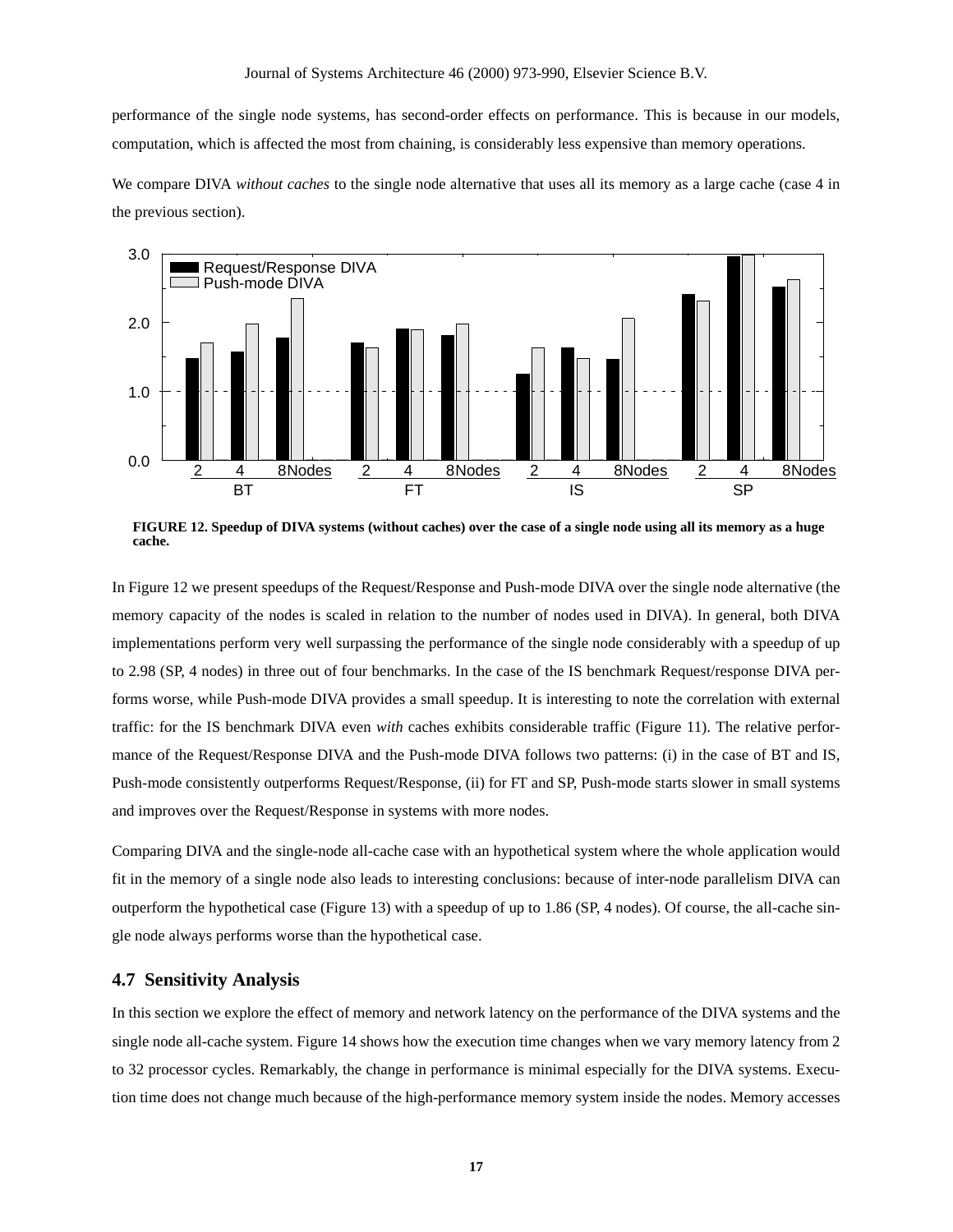

**FIGURE 13. Relative performance of the DIVA systems and the single-node all-cache system normalized to the performance of the hypothetical case when applications would fit entirely in a single node.**

are serialized only on bank conflicts; otherwise they are pipelined and vector loads see only the latency of one access plus a number of cycles equal to the vector length. Furthermore, internal interleaving provides good bank behavior and few conflicts.

Figure 15 shows the change in execution time varying the bus latency to transfer 128 bits from 2 to 32 processor cycles. Bus latency has a much more pronounced effect on performance since the bus serializes external traffic. The effect on performance also depends on the amount of external traffic. The cases that exhibit the most external traffic are hurt the most from increased network latency. Finally, Push-mode DIVA is affected less than the other two systems from increased bus latency. This makes it an appealing choice with a slow network.



**FIGURE 14. Performance of the Request/Response DIVA, Push-mode DIVA and single-node varying memory latency from 2 to 32 processor cycles.**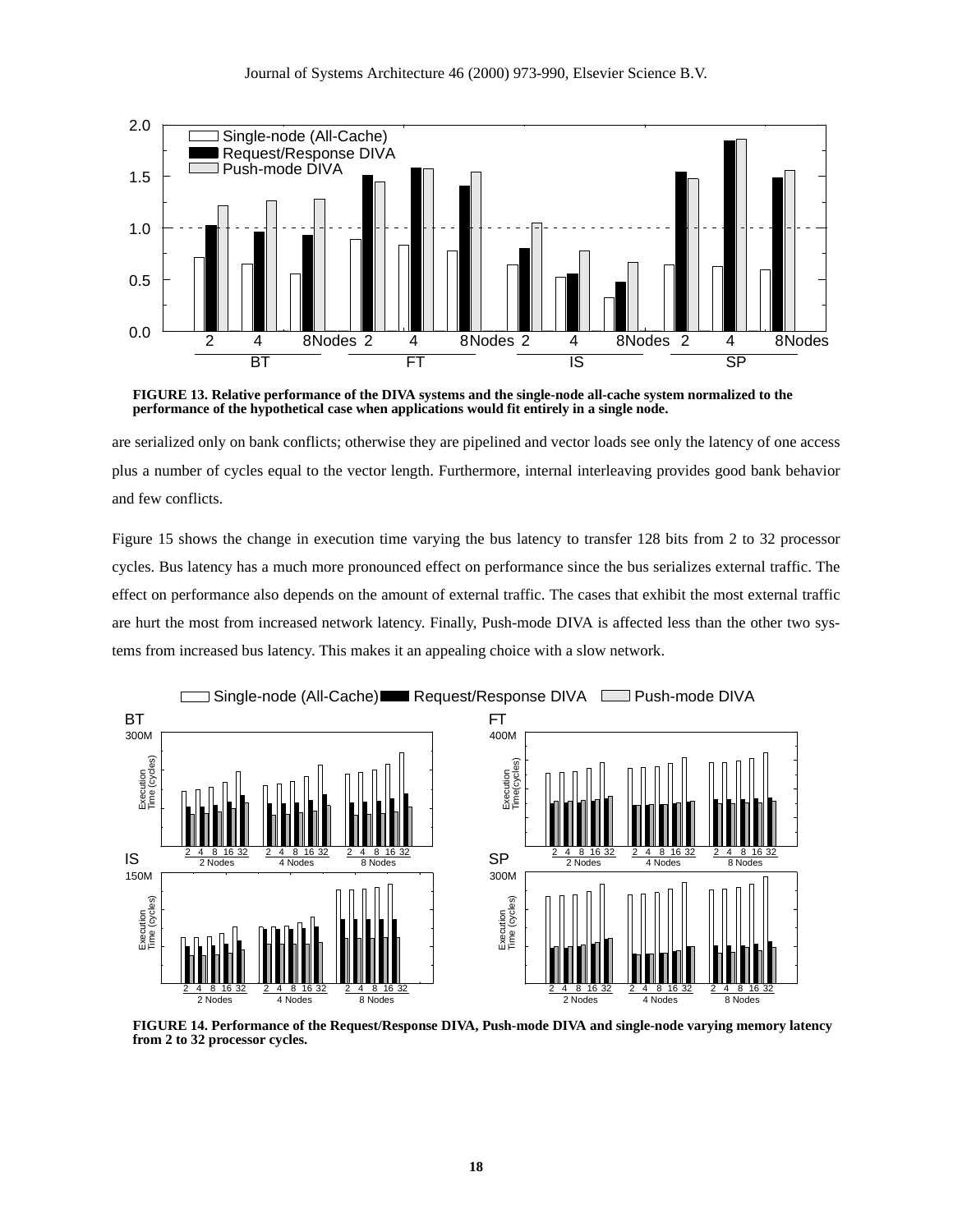

**FIGURE 15. Performance of the Request/Response DIVA, Push-mode DIVA and single-node varying network latency from 2 to 32 processor cycles**

#### **4.8 Scalability**

We conclude the evaluation section with a discussion of scalability. Although DIVA scales from 2 to 4 nodes and occasionally to 8 nodes showing increased speedups, our objective here is not to run the same (fixed size) application on more and more nodes in hope that we will get more speedup, but rather to use the minimum number of nodes able to hold the application dataset. In other words the question here is *not* "how an *X* node DIVA compares to a *2X* node DIVA?" since one cannot run the same applications as the other. Rather, the question is how an X node DIVA compares to alternative systems. We have shown that DIVA outperforms other alternatives. The fact that all systems— DIVA based or cache based—eventually perform worse as the memory capacity of the nodes becomes a smaller fraction of the application size, is the price we have to pay to run large applications. We have shown that this price is smaller for DIVA.

## **5 Conclusions**

In this work we propose an architecture based on multiple IRAM nodes that can execute efficiently large-scale, scientific vector applications. We parallelize and dynamically map the computation of vector instructions across the nodes. The reduced traffic of DIVA, coupled with inter-node parallelism, and the very high expected performance of highly integrated processor/memory nodes (IRAM being a specific example) can potentially yield significant performance advantages for scientific computation. The implications of this are numerous including desktop supercomputers and cost-effective large-scale shared-memory machines with vector capabilities. However, significant work needs to be done to explore techniques for data optimization (data placement and memory vector alignment), and explore the capabilities of the compiler. These are promising areas for additional performance increases.

We present an extensive analysis of the external traffic of DIVA systems and we show that: (i) computation mapping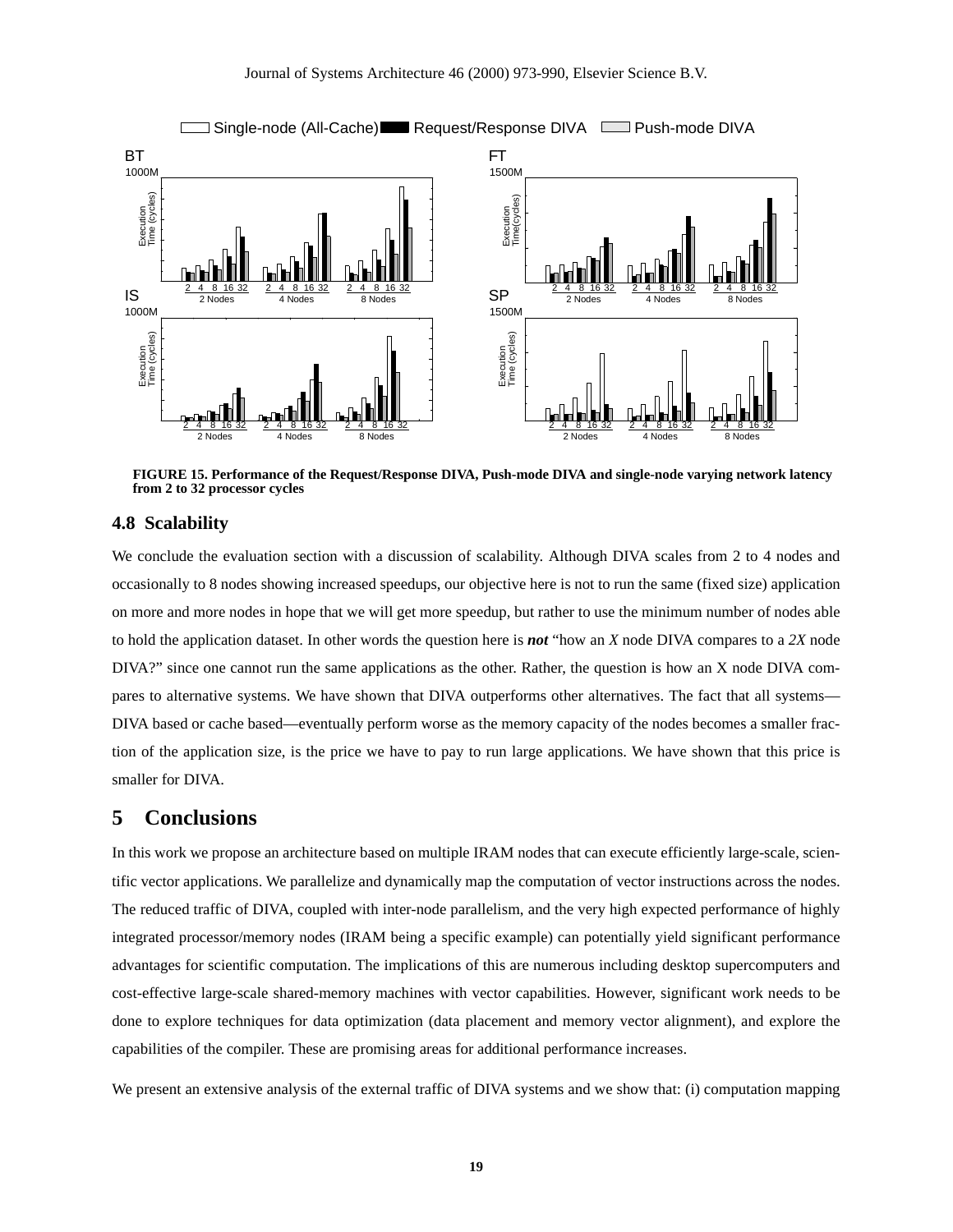provides significant reductions in external traffic, (ii) compiler optimizations and caching can reduce DIVA's traffic further but they are not critical to its performance, (iii) DIVA generates less traffic than either single-node or multinode systems. Our timing simulations show that the two implementations of DIVA we propose: (i) execute up to 2.98 times faster than the best single-node all-cache system, (ii) can even outperform by a factor of 1.86 the hypothetical case where applications would fit in a single node.

# **6 References**

- [1] David H. Bailey et al., "The NAS Parallel Benchmark: Summary and Preliminary Results." *IEEE Supercomputing '91*, pp 158-165. November 1991.
- [2] Doug Burger, Stefanos Kaxiras, and James R. Goodman, "DataScalar Architectures," In *Proceedings of the 24th International Symposium on Computer Architecture*, June 1997.
- [3] Doug Burger, James R. Goodman, and Alain Kägi, "Memory Bandwidth Limitations of Future Microprocessors." In *Proceedings of the 23rd International Symposium on Computer Architecture*, May 1996.
- [4] Lucien M. Censier and Paul Feautrier, "A New Solution to Coherence Problems in Multicache Systems." *IEEE Transactions on Computers*, Vol. 27, No. 12, pp. 1112-1118, December 1978.
- [5] Greg Faanes, "A CMOS Vector Processor with a Custom Streaming Cache" In *Proceedings of Hot Chips 10*, August 1998.
- [6] Hector Garcia-Molina, Richard J. Lipton, and Jacobo Valdes, "A Massive Memory Machine." *IEEE Transactions on Computers*, C-33(5):391–399, May 1984.
- [7] James R. Goodman, "Using Cache Memory to Reduce Processor-Memory Traffic", In *Proceedings of the 10th International Symposium on Computer Architecture*, June 1983.
- [8] Stefanos Kaxiras, Rabin Sugumar, Jim Schwarzmeier, "Distributed Vector Architecture: Beyond a Single Vector-IRAM," *Workshop on Mixing Logic and DRAM: Chips that Compute and Remember*, Denver, Colorado, June 1, 1997. (http://iram.cs.berkeley.edu/isca97-workshop)
- [9] Stefanos Kaxiras and Rabin Sugumar, "Distributed Vector Architecture: Fine Grain Parallelism with Efficient Communication," *University of Wisconsin-Madison, Dept. of Computer Sciences, TR-1339*, February 1997.
- [10] Corina Lee, presentation in *Workshop on Mixing Logic and DRAM: Chips that Compute and Remember*, Denver, Colorado, June 1, 1997. (http://iram.cs.berkeley.edu/isca97-workshop)
- [11] J. S. Liptay. Structural Aspects of the System/360 Model 85, Part II: The cache. *IBM Systems Journal*, 7(1):15- 21, 1968.
- [12] David Patterson, Tom Anderson, and Kathy Yelick, "The Case for IRAM." In *Proceedings of HOT Chips 8*, August 1996.
- [13] David Patterson et al., "The case for Intelligent RAM," *IEEE Micro*, Vol 17, No. 2, March/April 1997
- [14] Stylianos Perissakis et al. "Scaling Processors to 1 Billion Transistors and Beyond: IRAM", *IEEE Computer Special Issue: Future Microprocessors - How to use a Billion Transistors*, September 1997.
- [15] Ashley Saulsbury, Fong Pong, and Andreas Nowatzyk, "Missing the Memory Wall: The Case for Processor/ Memory Integration." In *Proceedings of the 23rd International Symposium on Computer Architecture*, May 1996.
- [16] Rabin A. Sugumar and Santosh G. Abraham "Set-Associative Cache Simulation Using Generalized Binomial Trees," *ACM Transactions on Computer Systems*, Vol. 13, No. 1, February 1995.
- [17] Uri Weiser, "Intel MMX Technology-An Overview," in the *Proceedings of the Hot Chips 8*, August 1996.
- [18] William A. Wulf, Sally A. McKee, "Hitting the Memory Wall: Implications of the Obvious," *Computer Architecture News,* Vol 23, No. 1, March 1995.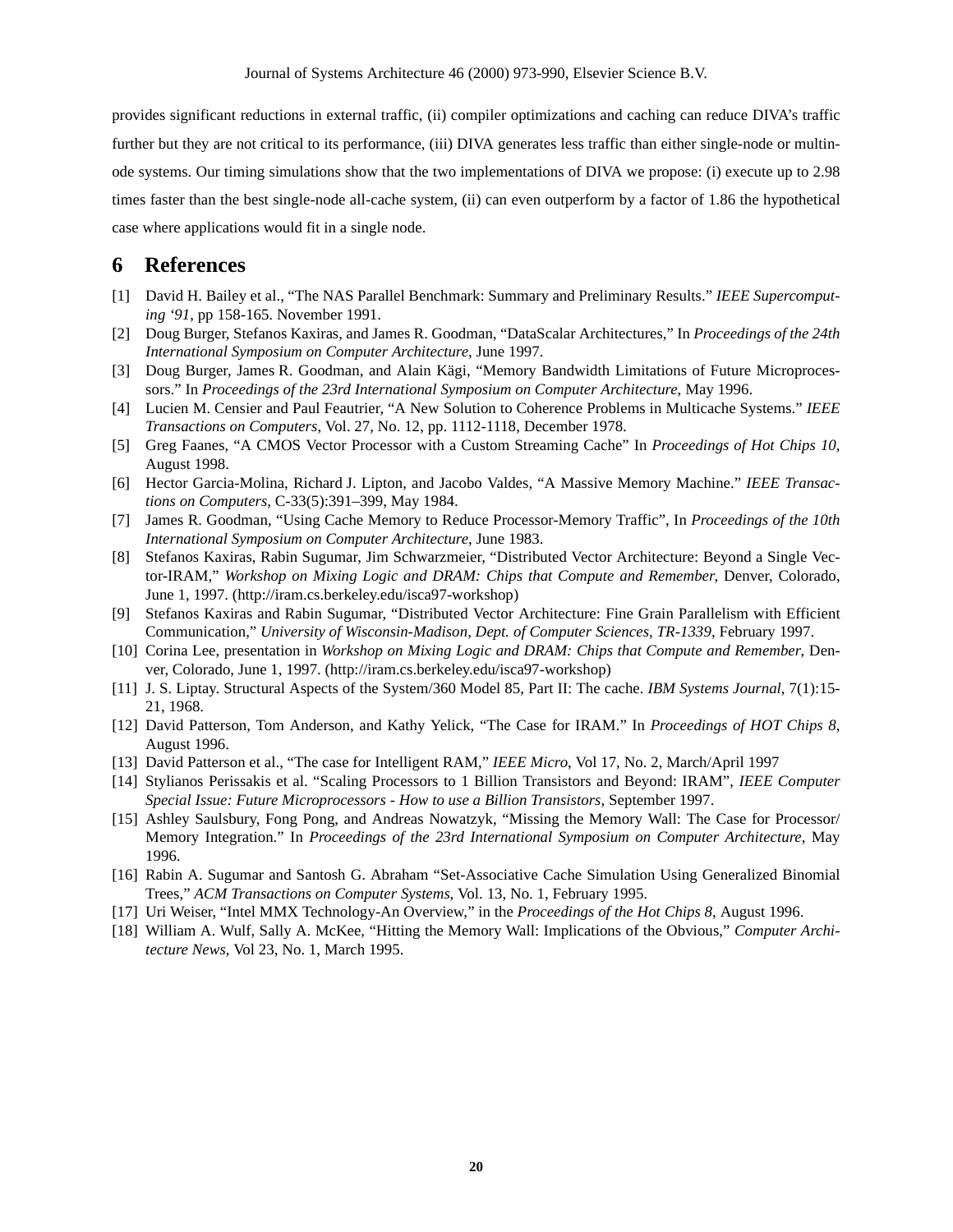# **7 APPENDIX I: Caching in Push-Mode DIVA**

This section describes an implementation of caching in Push-Mode DIVA. The ideas described here are also applicable to the DataScalar architecture replacing its *cache correspondence* scheme. This discussion serves to demonstrate that caching in Push-Mode *can* be done rather than it *must* be done. Since caching in the Push-mode incurs non-trivial complexity, its applicability is constrained to extreme cases (e.g., cases with very many nodes or a very slow node interconnect).

Interaction with caches in Push-mode DIVA is complicated because: (i) the notion of local data now includes cached data that can be loaded on local registers but not forwarded to other nodes, (ii) each node needs information about what local data are cached remotely to avoid superfluous transfers. Here, we describe a directory-based scheme for Push-mode caching.

We assume that each node has a cache for external data. When a node executes a vector load instruction data are either in the node's local memory or present in the cache for external data. However, only data in the node's memory can be pushed to other nodes. Each node keeps a directory for its local memory data blocks. The directory performs the same basic function as the directories of DSM systems, i.e., it keeps track of cache copies that are given to other nodes [4]. When a data block is written an invalidation or an update protocol can be used to keep the distributed caches coherent.



**FIGURE 16. Caching in Push-Mode DIVA**

In our directory scheme cached copies cannot be discarded without a notification of the home node. This is necessary